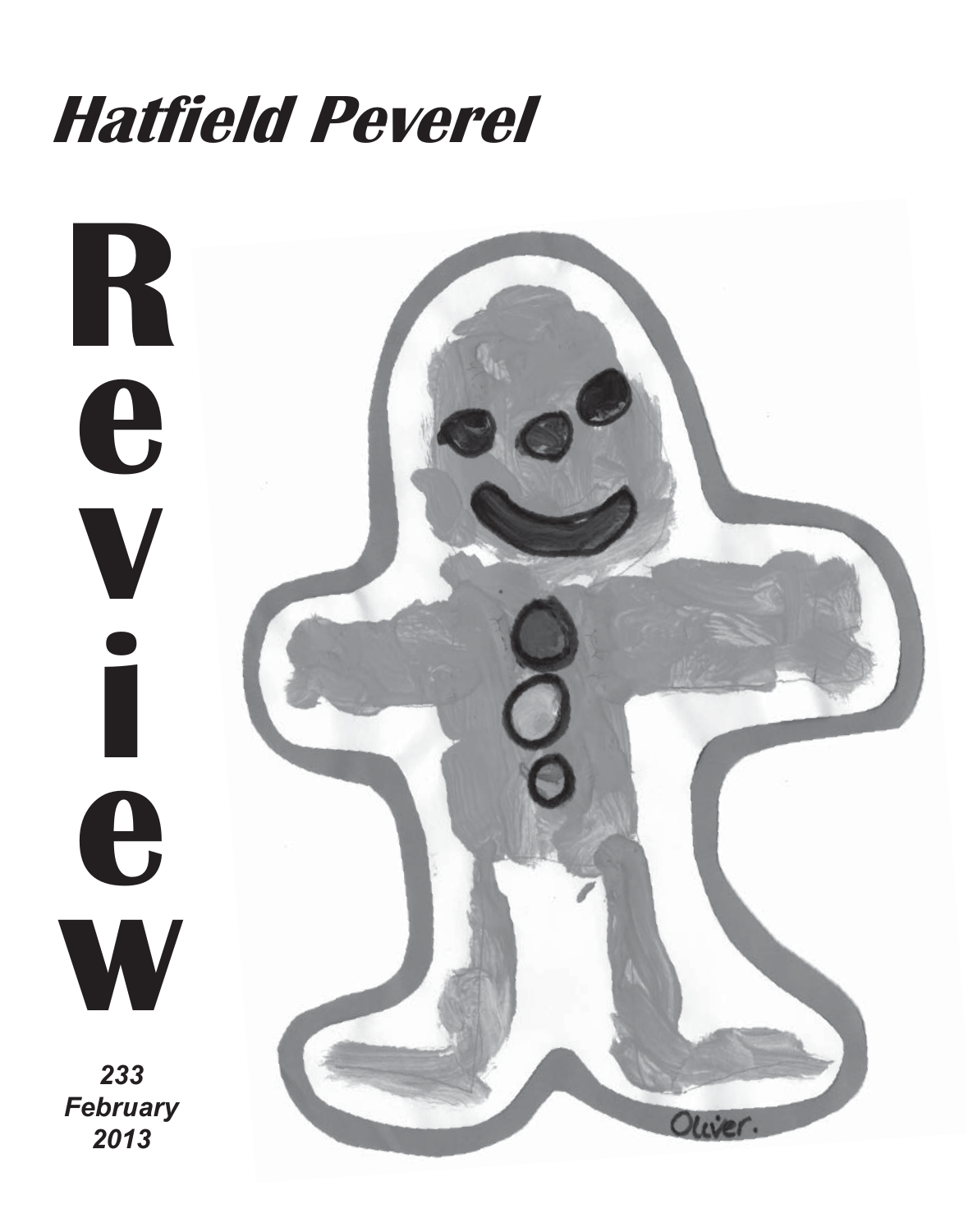

# **Hatfield Peverel Review**

Hatfield Peverel Parish Council publication. Opinions expressed are not necessarily those of the Council.

The editors are Jackie and Ken Earney. Contributions to 59 Willow Crescent, by email to kenearney@hotmail.com or by phoning 01245 381235.

### **Contents**

| Editorial                                   | 3  |
|---------------------------------------------|----|
| Allotments/Horticultural Society            | 4  |
| Art Group/Walkers/Nursery                   | 5  |
| Parish Council/WEA spring courses           | 6  |
| Community policing                          | 7  |
| Wine Club/Women's Refuge/Harts/             | 8  |
| Lollipop lady                               |    |
| Helen Rollason/Poppy appeal/Crucifixion 9   |    |
| Marconi Day/quiz/crimestoppers/             | 10 |
| Buy a lightbulb                             |    |
| Village Agent/pancake making                | 11 |
| Talking newspapers/Talking Tots             | 12 |
| Indictments from the 1600s                  | 13 |
| News from St Andrews                        | 14 |
| Methodist Church/Home-start                 | 15 |
| Salvation Army/Mother's Union/WI            | 16 |
| Scouting                                    | 17 |
| Bowls/Table Tennis                          | 18 |
| Telephone numbers/Parish Council/           | 19 |
| Village hall dates                          |    |
| Arla Dairy at school/village development 20 |    |
| plan                                        |    |
|                                             |    |

**Copy for the April issue by Friday, 15th March please.**

# **Local events and happenings round and about**

# **Diary Dates**

### **February**

- 5 WEA course starts, runs until 26th March
- 9 Methodist Church coffee morning and cake stall 10am
- 13 Wine Club
- 14 Folk Dance club
- 16 'Tea for Helen' coffee morning
- 20 Harts
- 23 Salvation Army coffee morning
- 27 Hadfelda WI
- 28 Hatfield Peverel Walkers
- 28 Folk Dance club

### **March**

- 2 St Andrew's coffee morning
- 4 Parish Council meeting, village hall
- 6 Annual Parish Meeting Flower Club
- 9 Methodist Church coffee morning
- 13 Wine Club
- 14 Folk Dance Club
- 16 'Tea for Helen' coffee morning
- 15 Highlands House speaker meeting, page 4
- 20 Harts AGM
- 23 Salvation Army coffee morning
- 24 St Andrew's Crucifixion
- 27 Hadfelda WI
- 28 Folk Dance Club

### **April**

- 2 WEA AGM
- 8 Parish Council meeting, village hall (TBC!)
- 11 Folk Dance Club

### *Front cover*

*'Run, run as fast as you can, you can't catch me I'm the gingerbread man!' Thank you to Oliver in Reception who has illustrated the story of the gingerbread man so beautifully*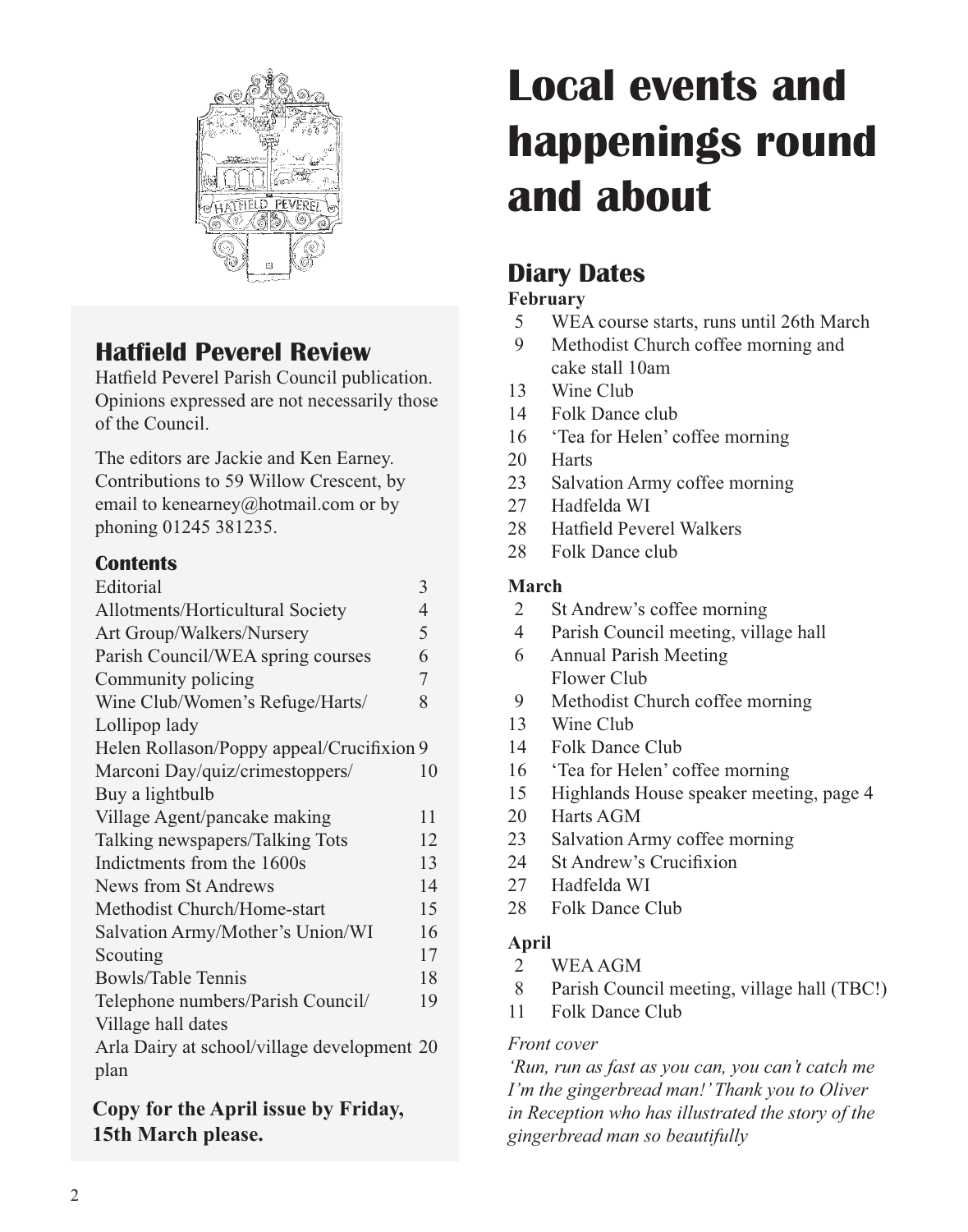# **Congratulations**

The editor of The Review for the last 39 years, Jackie Earney, was recognised in the New Year's<br>Honours List with the award of the British Empire Medal. This award is not made lightly and w<br>given in recognition of all the Honours List with the award of the British Empire Medal. This award is not made lightly and was given in recognition of all the hard work and effort that Jackie has put into our village life, as well as helping out in Witham and Chelmsford, for more than 50 years.

Jackie's contribution to our village over the years covers many aspects - we will only mention only one or two of the current crop: elsewhere in this issue you will find other tributes. The list is endless, but currently, as well as the Review, she keeps busy with litter picking in the village, organising, driving and hosting the monthly 'Contact' group afternoon teas for the elderly housebound folk around Essex (and also their annual Christmas lunch) and ferrying some of the group to a weekly term-time lunch at New Hall School, home visiting - and she even has time to work on her allotment!

Well done Jackie – you deserve it. Best wishes from the Parish Council and the villagers.

#### **Congratulations Jackie on your well-deserved award!**

*I have known Jackie as a loyal and caring friend for about 40 years since our children were small and attended the local schools.*

*Over the years she has been involved with so many activities and fund-raising causes in Hatfield Peverel it's not possible to list them all. Editor of this magazine (with Ken's help) for over thirty years and correspondent for the local newspapers, she organises the Chelmsford group of 'Contact the Elderly' - a monthly afternoon tea for housebound folk, whom she drives to and from the different locations. She visits local people and Willowmead, and drives other folk to a luncheon club at New Hall School. She has done voluntary library duties locally with Ken for a number of years, was a Parish Councillor, CVS Meals on Wheels driver, organised weekly coffee mornings in the old village hall to raise monies for the current hall to be built, and the Village Fairs of old - remember the wonderful pram races!*

*The list goes on - involvement with 'SAGO' , baking for the WI market in the new village hall. Serving on numerous committees, voluntary duties with the Essex Wildlife Trust and RSPB, British Legion poppy collection, and helping at the Junior School listening to reading. She still finds time to be one of the village litter pickers and sometimes she has a few moments to herself when she enjoys her garden and allotment, and going out with Ken when she can prise him away from the computer!*

*Well done Jackie and enjoy the ceremonies. Judith Witney*

### **Thank you councillors and Judy - here's 'my' bit'**

I have been overwhelmed by cards, telephone calls, emails and congratulations on my award. Thank<br>you to everyone and those who have beavered away finding out my trade secrets! (This includes Ian<br>Goldsmith who set it in mot you to everyone and those who have beavered away finding out my trade secrets! (This includes Ian Goldsmith who set it in motion and latterly Graham, my best mate Judy and other friends who probably know more about me than I do!) A brown envelope arrived on our doorstep before Christmas, addressed to me which was strange as Ken usually gets all the straight mail whereas mine is junk, charity - and sometimes - clothing catalogues. I opened it up and thought 'this can't be for me' But it was, a letter informing me that I had been awarded the British Empire Medal. I am immensely proud. Thank you everybody, especially Ken - he who must be obeyed - who has put up with my coming and goings and has lent a hand whenever needed - collecting people when I couldn't get there, and washing up! I will be presented with the medal at Ingatestone Hall in March and attend a garden party at Buckingham Palace in May or June.

#### **It's your village, make sure you have your say**

Please see back page for important notice about the current District Council planning consultation.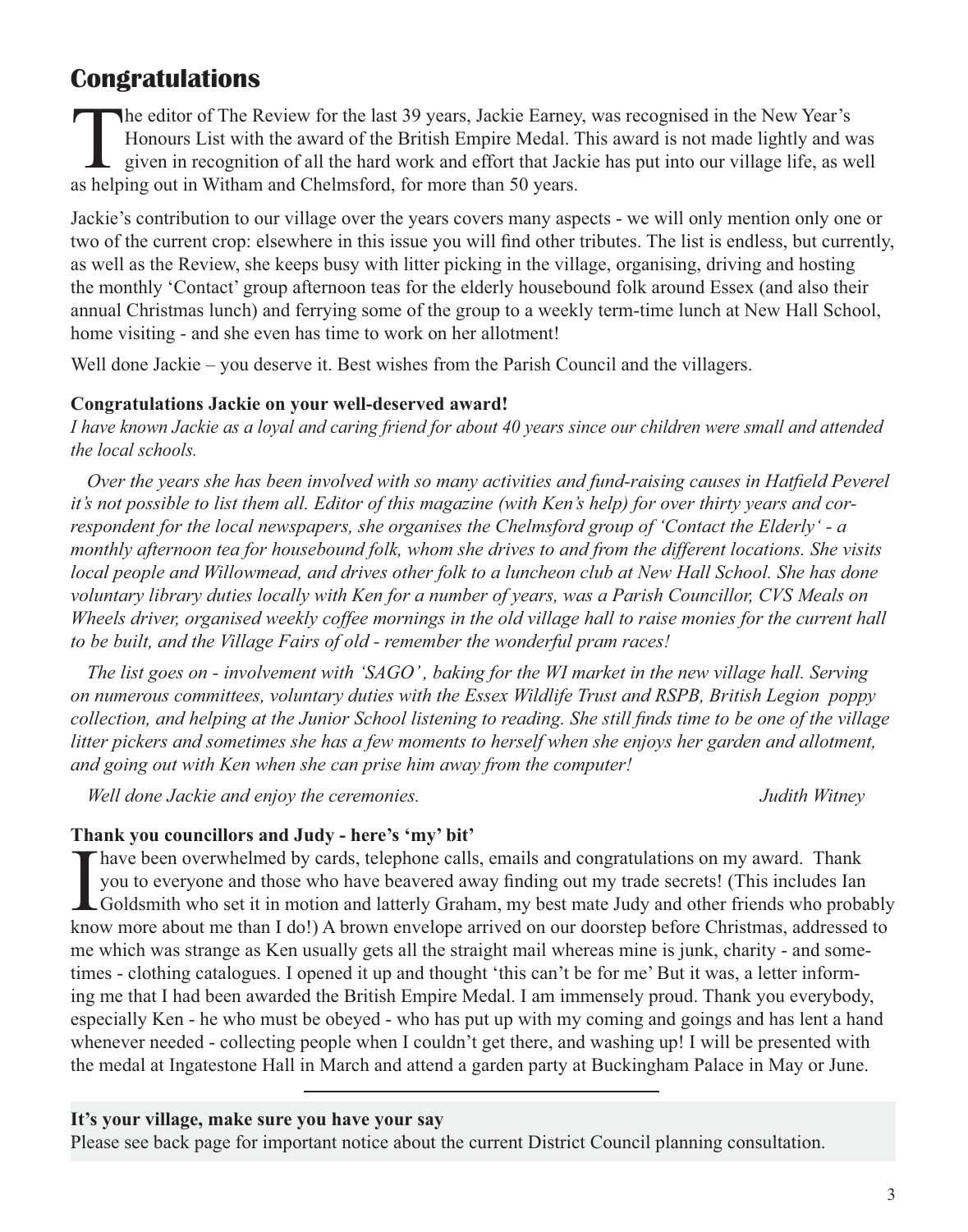### **The scourge of fly tipping David Goodey (01245 380389)**

If the December last year we were visited by fly tippers on the old site. The great pile of chippings and other material (more than one delivery) was not requested by any of our members and had clearly been dumned by someo site. The great pile of chippings and other material (more than one delivery) was not requested by any of our members and had clearly been dumped by someone unwilling to pay commercial dumping rates to get rid of it. The dumping was actually witnessed, but follow up traces by the police and the Braintree District Council Community Warden produced 'no trace'. We will be putting up notices to deter further events and, by the time you read this, we will have cleared the pile.

Also by the time you read this, our delivery of seed potatoes will have arrived for distribution. These should be allowed to 'chit' before planting when the ground gets warmer. Chitting is the process by which potatoes are left in a well-lit warmer environment (I put them in old egg boxes in the conservatory or on a window sill), until the shoots are about an inch long. They are then ready to plant (with the shoot upwards!). Now is also the time to get cold frames and greenhouses working flat out to give plants a fast start before planting in earnest from March onwards, always being cognisant of the possibility of frost.

The potatoes of 2012 suffered the double whammy of rotting in the ground due to excessive rain as well as blight, enhanced by the wet conditions. Shop prices will soon reflect the poor harvest for most fruit and vegetables. The plots are becoming workable now and we are adding extras water tanks to reduce walking distances for allotment holders. The digging and planting start in earnest in the next few weeks as we plan another year of fresh fruit and vegetables.

If you would like exercise, fresh air, an aching back and cheap fruit and vegetables please contact John Cockell (01245 381646) for the old site next to the church, or Paul Waite (01245 380429) new site next to the cricket pitch, regarding renting a plot.

### **Spring dates for your diary Horticultural Society - Sarah Barker**

s the first Spring shoots begin to appear,<br>our events programme for 2013 has been<br>finalised and members will be receiving<br>their year books in a counle of weeks our events programme for 2013 has been finalised and members will be receiving their year books in a couple of weeks.

**Our first event on Friday 15th March** is an illustrated talk on Hylands Park with an emphasis on its trees and wildlife by Mark Hanson. Mark is a former professional biologist who has done much work on veteran and ancient trees of Essex and has specialist knowledge of Essex parks. Doors open 7.30pm, the talk will start at 8pm. Refreshments will be served. All are welcome, admission is free.

#### **Other dates for your diary**

**Saturday 6th April Spring Show,** village hall, Maldon Road **Saturday 12th May Plant sale and coffee morning** 10am to 12 noon, Oaklands, Nounsley Road

**Sunday 9th June Afternoon garden walk, 60 Colchester Road, Great Totham**

**5th - 9th July Holiday - Gardens and Houses of Kent** (more details from Clive Emberson 01245 381704)

**Sunday 28th July Day trip to Myddleton House and Capel Manor**

**New members are always welcome. Please contact Trina Butcher for more information on 01245 380532**

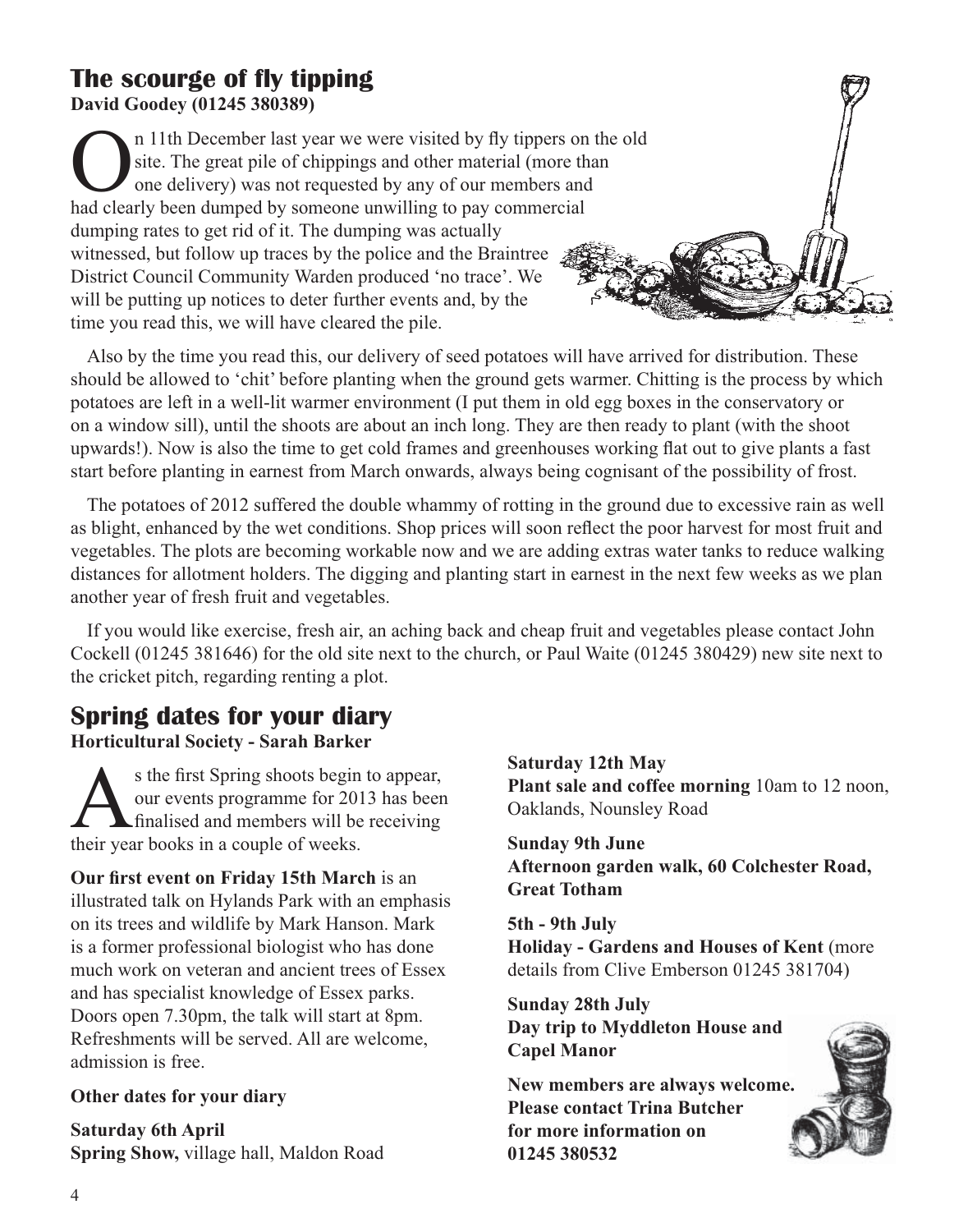### **An enjoyable end to the year Hatfield Peverel Art Group**

The Art Group held their Christmas lunch<br>in December at the Lion Inn and, once<br>again, it was a great success. Everyone<br>who attended expressed their satisfaction with the in December at the Lion Inn and, once again, it was a great success. Everyone who attended expressed their satisfaction with the atmosphere, the food and the service, which made for a very enjoyable end to the year.

We continue to meet on Mondays in St Andrew's Church hall, from 2pm to 4pm, and Trevor Harwood continues to provide very useful input to the members every other week. One or two vacancies exist at the moment, and anyone interested in joining the group should contact me on the number below for details.

We have two members who are out of artistic action at the moment, and who we hope will be able to return to their normal activities before too long. Gretta Bray is recovering from a fractured femur - the result of slipping on ice during the recent treacherous conditions - and she will unfortunately be off her feet for several weeks. Wendie Rawlings is also undergoing hospital treatment and the Art Group wishes both of them all the very best for smooth recoveries and an early return to their painting.

For anyone requiring further details of the activities of the Art Group, please contact **Peter Walker on 01245-381798 or visit our website at www.hatfieldpeverelartgroup.co.uk.**

### **Walkers unite - it can only get better! Graham Bushby (380472)**

**Firstly a Happy New Year to everybody.**<br>After some thought and discussion with<br>Chris Johnson who was scheduled to<br>lead the walk in January, we decided to cancel After some thought and discussion with Chris Johnson who was scheduled to lead the walk in January, we decided to cancel it due to the weather conditions which seemed likely to be below freezing resulting in ice hazards as well as frozen ground which has no give.

Chris has kindly offered to lead our next walk scheduled for **Thursday 28th February**. Meeting place and time tba.

### **Children enjoy the snow Hatfield Peverel Nursery**

The build-up to Christmas at the nursery was an exciting time culminating in parties and a mini concert. At the concert parents donated £275 for the children's charity Brainwave based in Witham. Thank you to all the children who took part and our generous parents and Enin playing in the snow staff.



and have enjoyed the snow and the variety of learning aspects gained from this experience. Our preschool children are being encouraged to become independent in preparation for their next step to 'big' school. They will be introduced to a wide range of activities this term including exploring Chinese culture

to celebrating Chinese New Year, as well as celebrating

Now we are back



ЬG Evan built a snowman



Dylan played in the snow with David

our festivals of Shrove Tuesday and St David's Day and Easter.

The nursery is managed by Belinda Wakelin who has a BA Degree in Early Years and holds Early Years professional status with a well qualified staff team.

For availability of spaces please telephone 01245 382450

*Thank you to Erin, Amber, Evan and Dylan for these lovely snow pictures*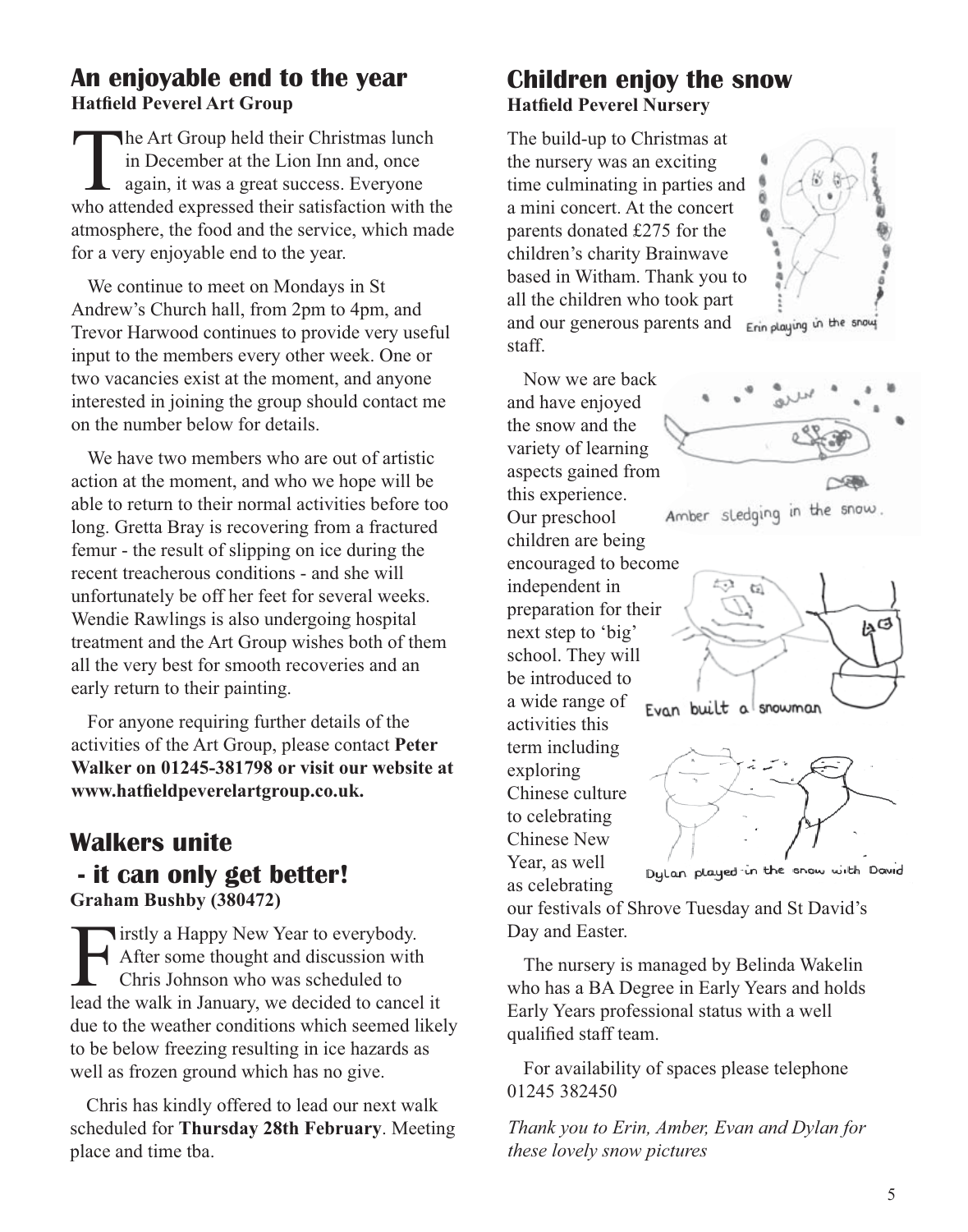# **Parish Council news**

**Lisa Miller, Clerk to the Parish Council**

36 Rossendale, Chelmsford, Essex CM1 2UA Tel 01245 344439

clerk.hatfieldpeverelpc@blueyonder.co.uk

### **Please call the above number to make an appointment with the Clerk at the Parish Office**

### **Planning**

All planning meetings are open to the public. Notification of these meetings will be erected in the village notice boards three clear days prior to each meeting.

### **The following applications have recently been made**

Erection of farm shop on land adjacent to Bovingtons Farm – the Parish Council do not support this application; replacement of two interior doors with high quality oak faced doors at Vinehurst, The Street; change of use of land from highway maintenance depot to ancillary car park for D's Diner, with associated hard surfacing, landscaping and fencing at Wayside Café, The Street.

### **The following applications have been approved by the District Council**

Change of use from beauty therapy to acupuncture and massage therapy at Hillcrest House, The Street.

### **Tree Preservation Order applications**

Tree work at 107 Church Road, and 53 Willow Crescent - passed to Tree Warden.

### **Tree Preservation Orders granted**

3 The Pines - this application was part granted, part refused.

### **The old football pavilion**

The Football Club will be relocating permanently to the Keith Bigden Memorial Ground over the coming months and will therefore no longer require the use of the old pavilion. The Parish Council would like to invite residents/local clubs to submit ideas on what they would like to see happen to the pavilion in the future. Please send ideas by email to the clerk on the address at the top of the Parish Council news.

### **Help the Emergency Services - Fire, Police, Ambulance - find you quickly**

The emergency services (Fire, Police and Ambulance) have made a request that all villagers check that their homes have a clearly marked and visible sign, showing their house number or name, which is clearly visible and readable from the road. This is particularly important in roads such as The Street and Maldon Road which have predominantly house names or small blocks of collective numbers displayed in a variety of ways and locations which makes finding a particular house difficult for strangers, especially at night.

### **Remember - your life may be in danger if the emergency services cannot find you quickly.**

# **Change of programme for WEA**

Two four-week courses will replace the one on Ingatestone Hall which has had to be cancelled. They will run in the Scout and Guide HQ from **Tuesday 5th February until Tuesday 26th March**.

Speaker Jim Page will open the first four weeks with **'The evolution of towns'**, looking at what defines a town? Why are they often so different?

Brian Bourn will follow with **'A question of time'**,



the evolution of precision timekeeping from pendulum to quartz. Each course will start at 10am and costs £12 per course.

The AGM will be held on Tuesday 2nd April in the Scout and Guide HQ. For information contact Terry Bard 01245 381289 or Catherine Voysey, 01245 382595.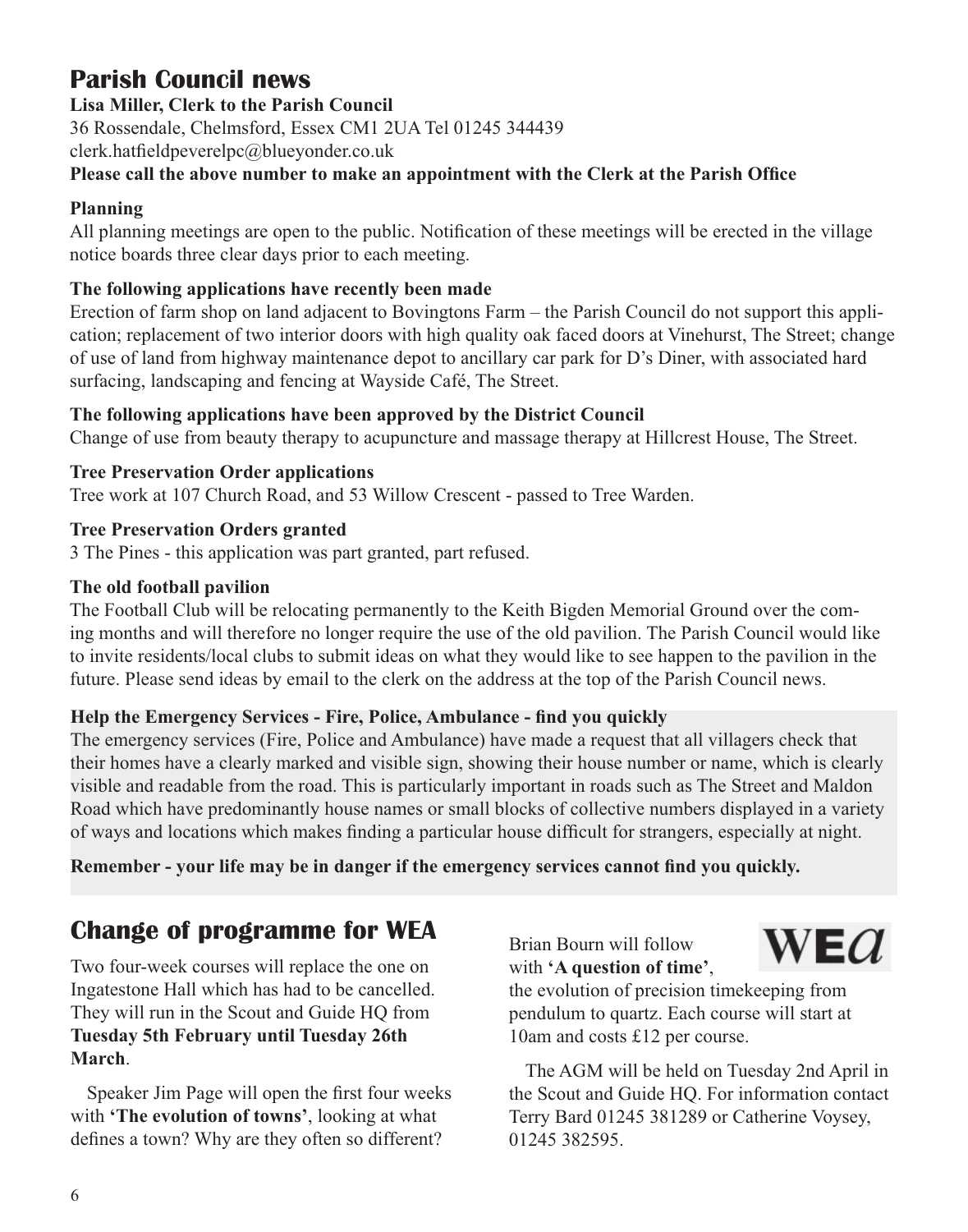# **Community policing team**

**PCSO Nikki Doubleday**

**Emergency calls 999, non emergency calls 101 Below is a selection of items from the regular police reports we receive**

#### **Unwelcome present**

This incident occurred in our village. A young male approached a householder saying his lorry had broken down and he needed to unload some tarmac. He was told he could dump it but there would be no payment. Within a short time a load of gravel was then spread and the property owner was told he owed them £7,500. Unsettling comments were made to the property owner who also received fifteen calls from a blocked number. Three males were noted, but it is believed their vehicles were parked further down the road, so no vehicle numbers were taken.

**The homeowner has asked me to publicise this incident in the hope that nobody else suffers such a scam.**

#### **Beware grit thieves**

Do not to buy grit for your drive from doorto-door sellers. Nearly one in six councils had road salt stolen last year. As well as pilfering stock from on-street grit bins and loading it into trucks, raiders also stole actual grit bins and their contents. Some councils lost 20 tonnes worth.

### **Garage, shed and barn security**

By nature of their construction and position especially when away from the house the above are always vulnerable. Many are either not locked or have insecure locks. Shed alarms are relatively inexpensive and available from DIY/ hardware stores or at reduced prices through Neighbourhood Watch groups. For advice contact your local Police Crime Reduction Advisor using the police non emergency number of 101.

### **Fraud**

Essex Police has signed up to Action Fraud, the UK's national fraud reporting centre which will act as a central point of contact for all information about fraud and financially-motivated internet crime. In most cases reports in relation to offences of fraud should be reported to Action Fraud rather

than the local police. If the victim is vulnerable, or the offender is present or known then the local police should still be called. Action Fraud can be contacted by dialling 0300 123 2040 or via the internet at www.actionfraud.police.uk .

#### **Personal credit/debit card information**

**Don't give out** personal credit/debit card information unless you initiated the purchase/ transaction.

**Check** your bank/credit card statements.

**If you have a query** ring your bank etc with the telephone number you have, not that given to you by a caller.

**Keep burglars out and your goods safe. Lock and secure** rear doors, windows and gates, make it hard for anyone to gain entry. **Make sure valuables** are secure and marked and not left in the sight of an opportunist criminal. **Consider joining neighbourhood watch,** it might deter a person from committing a crime.



**Want advice about crime reduction?** Contact the crime reduction officer at Braintree Police station: he will be more than happy to help.

**Remember** if you spot something out of place or suspicious call 101 with as much detail as you can, try to describe the person, give vehicle registration, make, model, colour, direction of travel etc, all are helpful.

**Appeal for witnesses to fatal crash on A12** 

Police are appealing for witnesses after a man died in a road accident. A Ford Mondeo left the road and collided with a tree on the northbound carriageway between Kelvedon and Marks Tey at about 7.05pm on Sunday, 20th January 2013. The car driver, a man from the Colchester area, sadly died at the scene. His passenger was taken to Colchester General Hospital with serious, but not life-threatening, injuries. Witnesses who have not contacted police should call officers at Essex Police Serious Collision Investigation Unit on 101 or email collisionappeal@essex.pnn.police.uk

#### **Scam email**

Thank you to a Neighbourhood Watch member for sending in a scam email claiming you are eligible to receive a tax rebate of £143.24 from the Post Office.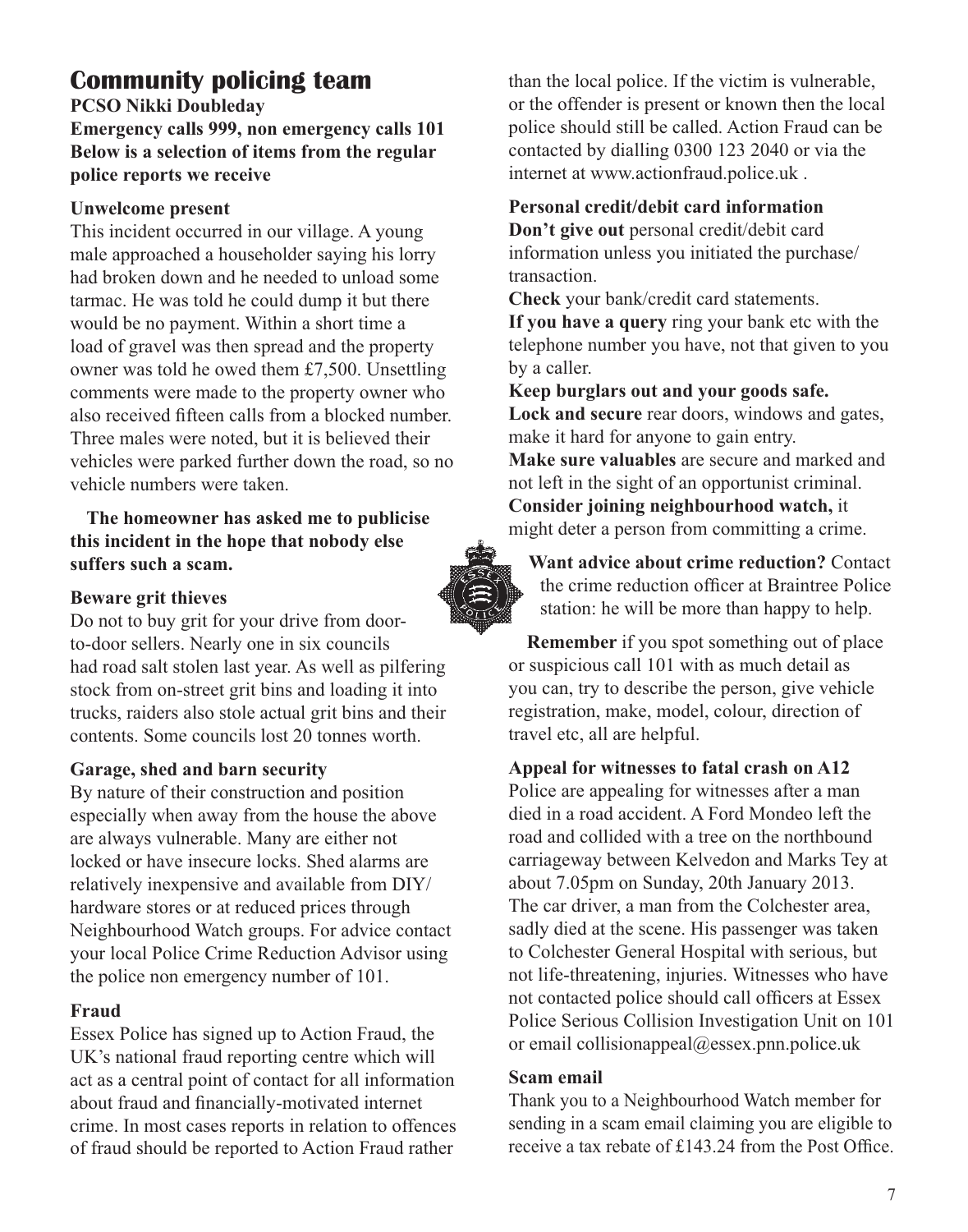### **Quiz whizzes, Cupid's darts and Rhine wines for the new year's programme! Peverel Wine Club – Vee Green, Secretary (01245 355723)**

**December 19th saw our usual Christmas Party in the village hall, with an excellent four-course supper provided by members and committee. This was followed by some very Christmassy entertainment courtesy** village hall, with an excellent four-course supper provided by members and committee. This was followed by some very Christmassy entertainment, courtesy of Trevor Ford, who kept us on our toes (both literally and figuratively) with some tricky Spot Prize questions and some good old Yuletide favourites we could dance to.

Our Christmas raffle has always been in aid of a good cause, and this year we were supporting Finding Fraser's Feet (www. findingfrasersfeet.co.uk), the charity raising funds to pay for a life-changing operation for Fraser Russell, grandson of our Chairman, Graham Bushby. The club raised over £70 on the night, and we were delighted to hear that the charity has now reached its target sum of £60,000 and that the operation is booked for March! Fund-raising continues on a more modest level to pay for essential physiotherapy after the operation.

Our first meeting of the New Year was an enjoyable quiz evening, with questions set long-distance by former Chairman and Treasurer, John and Lindsey Glasman. Graham Bushby was question-master for the evening in preparation for his fund-raising quiz in the village hall in January, and kept us all impeccably to time! Scores were very close, but the eventual winners were the team of Densa, comprising Dave and Marian Belshaw, Pat Webb, Chris Kersley and Anne and John Riddleston. Lowest scorers (despite some flashes of genius in the Science round) were the team of Bob and Barbara Hill, Alan and Yvonne Porter and Peter and Judith Endersby. Their consolation prize was a bag of Smarties, alleged to improve brainpower dramatically if eaten regularly!

Incidentally, John and Lindsey Glasman send good wishes for the New Year to all acquaintances in the village; they are exchanging contracts on a house in Devon at the moment – fortunately this is at the top of a hill and unlikely to flood!

The Wine Club's next meeting will be a Valentine's Night extravaganza on Wednesday 13th February, with lots of fun and games on an appropriate theme, starting at 8pm; 13th March will also be an interesting wine-tasting, looking afresh at the wines of the Rhine and Moselle. If you'd like to come along to these or any other meetings, you'd be very welcome to join us in the village hall. Give Vee a ring first on 01245 355723 to check details, and we'd be delighted to see you!

### **Having a turn out at the start of a new year?**

Ladies and children's nearly new clothes are needed for the Colchester Women's Refuge where families seeking refuge arrive at the house at all times of the day, often with very little of their own belongings.

If you have clean nearly new clothes they can be dropped off, before Easter, at the vicarage, the church or 5 Gardenfield. The collections are very much appreciated by the families who suddenly find themselves in great need.

# **Harts happenings**

Following the successful Poems and Pickles evening before Christmas, Harts February meeting on the 20th will be held in the bar lounge of the village hall. Entitled Food of Love, it will have a Valentine theme.

The AGM will be held on 20th March in the small meeting room of the village hall.

Do join us, you will be made very welcome. For information contact Marel Elliston on 01245 380827.

### **Goodbye Lollipop Lady**

Kay, the school Lollipop Lady, writes;

*I thank you all for your generosity this Christmas. I feel very sad to be leaving the school crossing at Church Road after twelve years. I will miss your cheery smiles and chatter!*

*I hope you had a very happy Christmas holiday and the new year will be a good one for you.*

*Once again, thank you - mums, dads, carers, and most of all, you children for all the cards and gifts*. *Stay well and keep safe,*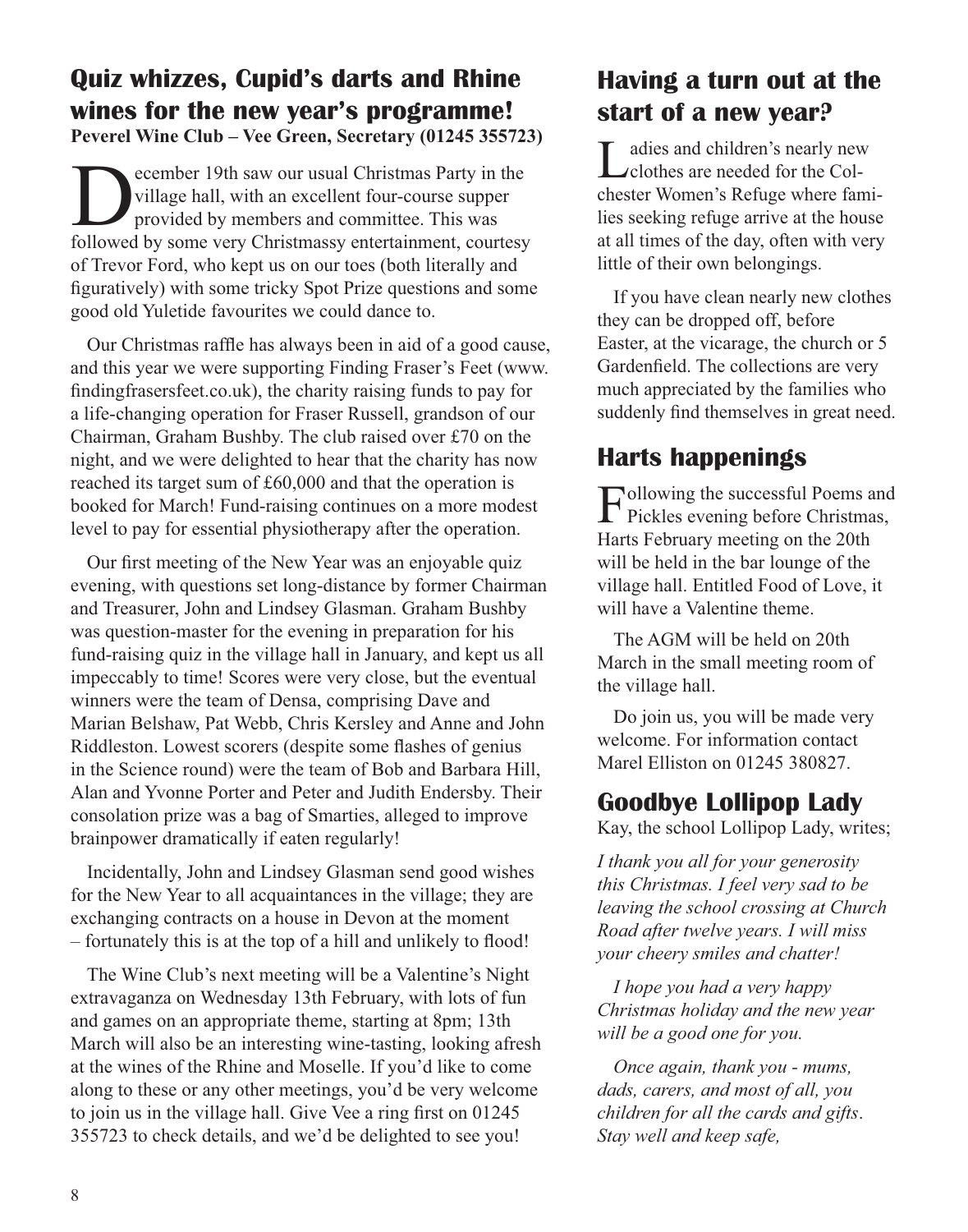### **Celebration of Christmas Helen Rollason charity Heather Baldwin 08456 802047 or heather.baldwin@helenrollason.org.uk**

I t was great to see so many of our friends from Hatfield Peverel at c<br>
'Celebration of Christmas' conce<br>
at St Andrew's Church. We are very t was great to see so many of our friends from Hatfield Peverel at our 'Celebration of Christmas' concert grateful to everyone who took part and to the Hatfield Peverel Fund-raising Group for organising refreshments and mince pies. Special thanks to the pupils of St Andrew's Junior School - their lovely singing was a highlight of the evening



and we presented them with a certificate to show our appreciation (see photograph above). Thank you also to the local HARTS Group who held a Poems and Pickles event which raised £120.

### **Coffee morning third Saturday of the month**

Our fund-raising group served tea and cakes at Yvonne Stewart House on 15th December. Thank you to everyone who dropped by for a cuppa and a tasty treat – you helped to raise £150 as part of our 'Tea for Helen' campaign. The next coffee mornings are **16th February and 16th March. If you are interested in holding a tea party or coffee morning for your friends, family or colleagues to raise money for us, contact us and we will send you a 'Tea for Helen' party pack.**

### **Pub quiz on first Tuesday of the month - call 01245 380330 to book**

Len Fry and Sandie Treadwell at The Wheatsheaf Pub are holding a pub quiz to raise money for us on the first Tuesday of every month. It is £10 for a team of four to take part and members of the winning team will each receive a bottle of wine. The quiz starts at 8pm and you can bring your own nibbles.

# **Poppy Appeal raises £4341.91**

**Peter Archer, local Poppy Appeal Co-ordinator**

The above amount was raised for our local<br>Poppy Appeal - thank you to everyone for<br>this wonderful contribution. The Essex<br>Poppy Appeal at January 2013 is £1.038161.97p Poppy Appeal - thank you to everyone for this wonderful contribution. The Essex Poppy Appeal at January 2013 is £1,038161.97p.

Our church collection for Remembrance Sunday was just over £308; four early morning collections at the station brought in almost £430 whilst the door to door collection raised £1020. A further £30 came from donations. Infant and Junior Schools between them raised £198; the remaining amount was from fast food outlets, hotels, restaurants, cafés, hairdressers, shops and public houses.

A sincere thank you for taking our collection boxes and poppy trays, and I look forward to your assistance in 2013.

### **St Andrew's Church, Hatfield Peverel**

**Sunday 24th March 2013** 

Come and Sing

### **Crucifixion by John Stainer**

An afternoon's choral workshop starting at 2.30pm followed by a performance for Palm Sunday at 6.30pm.

Organist Howard Southgate

Conductor Barbara Mason

To take part, email bambrewerybarn@aol.com or telephone 01245 382266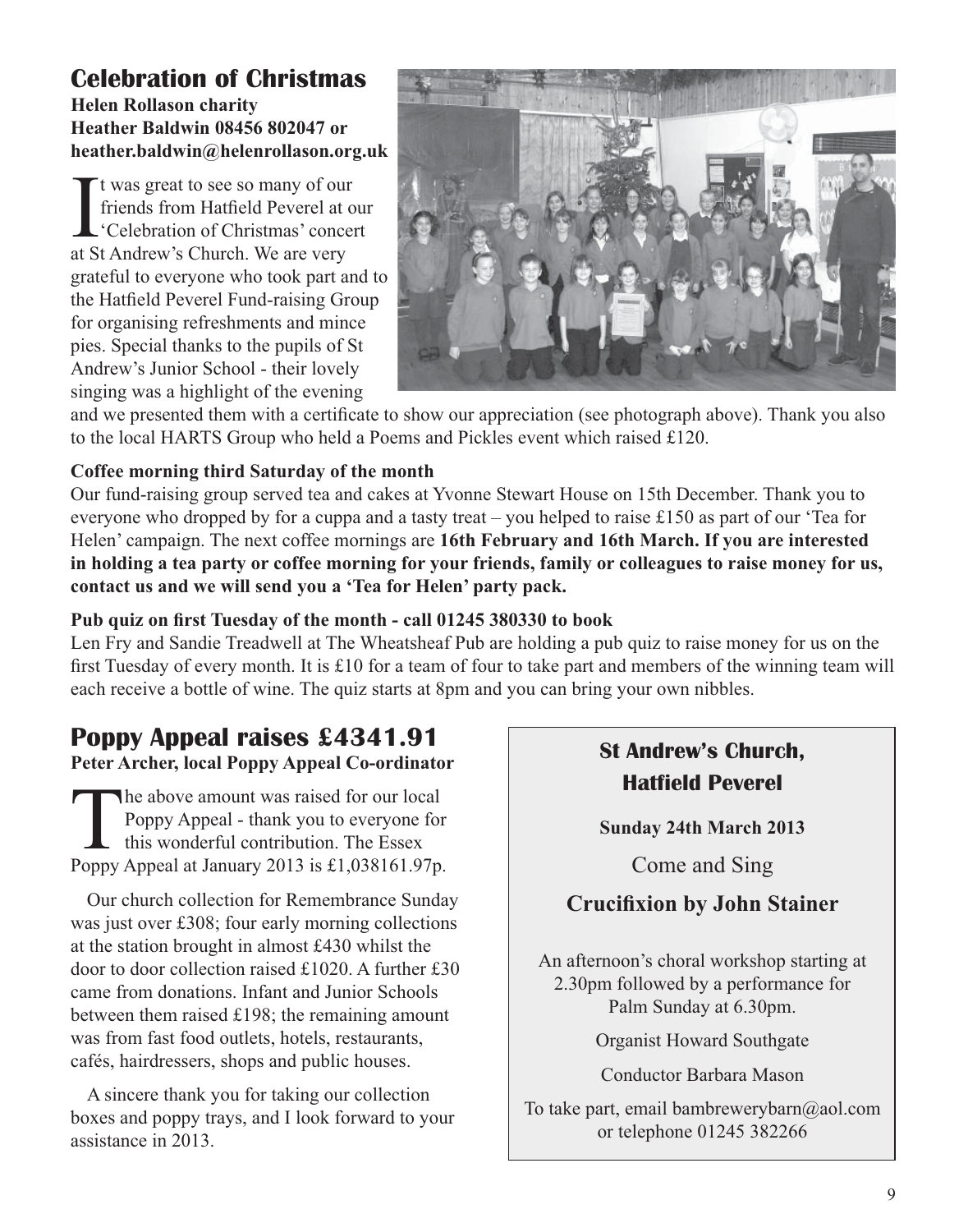### **Marconi Day at Sandford Mill Saturday 27th April**

Marconi Day – Sat 27th April, Sandford Mill's<br>
annual celebration of Marconi's birthday.<br>
Marconi day for which Chelmsford Amateur Radio annual celebration of Marconi's birthday. Combining two events – International Marconi day, for which Chelmsford Amateur Radio Society (CARS) will set up a special event radio station (voice and morse) contacting radio amateurs worldwide, and Sandford Mill's first public open day of the year.

Visitors can come and see not only the special radio stations, but also the historic 1922 Marconi broadcasting hut, a range of reconstructed ship's wireless cabins from the 1900s to the 1970s, a wide variety of Marconi equipment as well as collections from Chelmsford's other historic firms. There will be a special display on ship's radio officers and a new model of Marconi's steam yacht Elettra. Hands-on activities for families include mechanical morse sending and fun with sound, light and electricity.

# **Snowy spell didn't freeze the brains!**

The snowy spell in January caused only one table<br>to cry off taking part in the village quiz and<br>sixteen tables of six entered the fund raiser in<br>the village hall for a five year old with cerebral palsy to to cry off taking part in the village quiz and sixteen tables of six entered the fund raiser in the village hall for a five year old with cerebral palsy to have an operation in America. The Parish Council - with only four team members (brains not brawn!) - came out as worthy winners and the evening raised £573 towards Fraser's ongoing physiotherapy needs after his operation in March.

Many people kindly donated raffle prizes and a good evening was had by all attending. There were many calls for another village quiz which may happen but not before May at the earliest!

# **New Year's Day walk**

### **Catherine Voysey**

The traditional walk, this year around Toppinghoe,<br>was enjoyed by nineteen people and three dogs.<br>The going was wetter underfoot than the practice<br>walk Brian and I walked previously but quite peoptiable was enjoyed by nineteen people and three dogs. The going was wetter underfoot than the practice walk Brian and I walked previously but quite negotiable. Some (5) opted to walk home via FP13 to Crabbs Hill and seven to Church Road. The weather was just as we had ordered, of course.

### **Crimestoppers - about us www.crimestoppers-uk.org**

• Crimestoppers is an independent charity it is not part of the police or the government and is not the TV programme.

• Crimestoppers takes information about crime anonymously.

• We do not ask for your name or take any personal details.

• We do not trace calls/IP addresses and do not record calls.

• You will not have to give a statement to the police or go to court.

• You could even claim a cash reward of up to £1000 without revealing your identity.

• In 25 years we have never broken our promise of anonymity.

• Just tell us what you know – not who you are.

# **'Buy' a light bulb and help rewire St Andrew's Church**

t Andrew's church is currently undergoing a complete rewiring and installation of new lighting, the old wiring having been in place for some 60 years. When completed, hopefully by the third week in February, we anticipate that all the problems previously experienced with the lighting will have been resolved, and that the new system will greatly enhance the church for all the services and other village functions it hosts.

The overall cost of this project is £45,000 and we are running a fund raising campaign to help with that cost, so if anyone is willing to 'buy a light bulb' for £5 (or lots of light bulbs, !), do please get in touch with John Strange (381004) or John Tomlins (380359)

### **Stop press**

Cold outside, warm inside. St Andrew's February coffee morning was a happy affair and raised over £350, part of which will go towards the rewiring.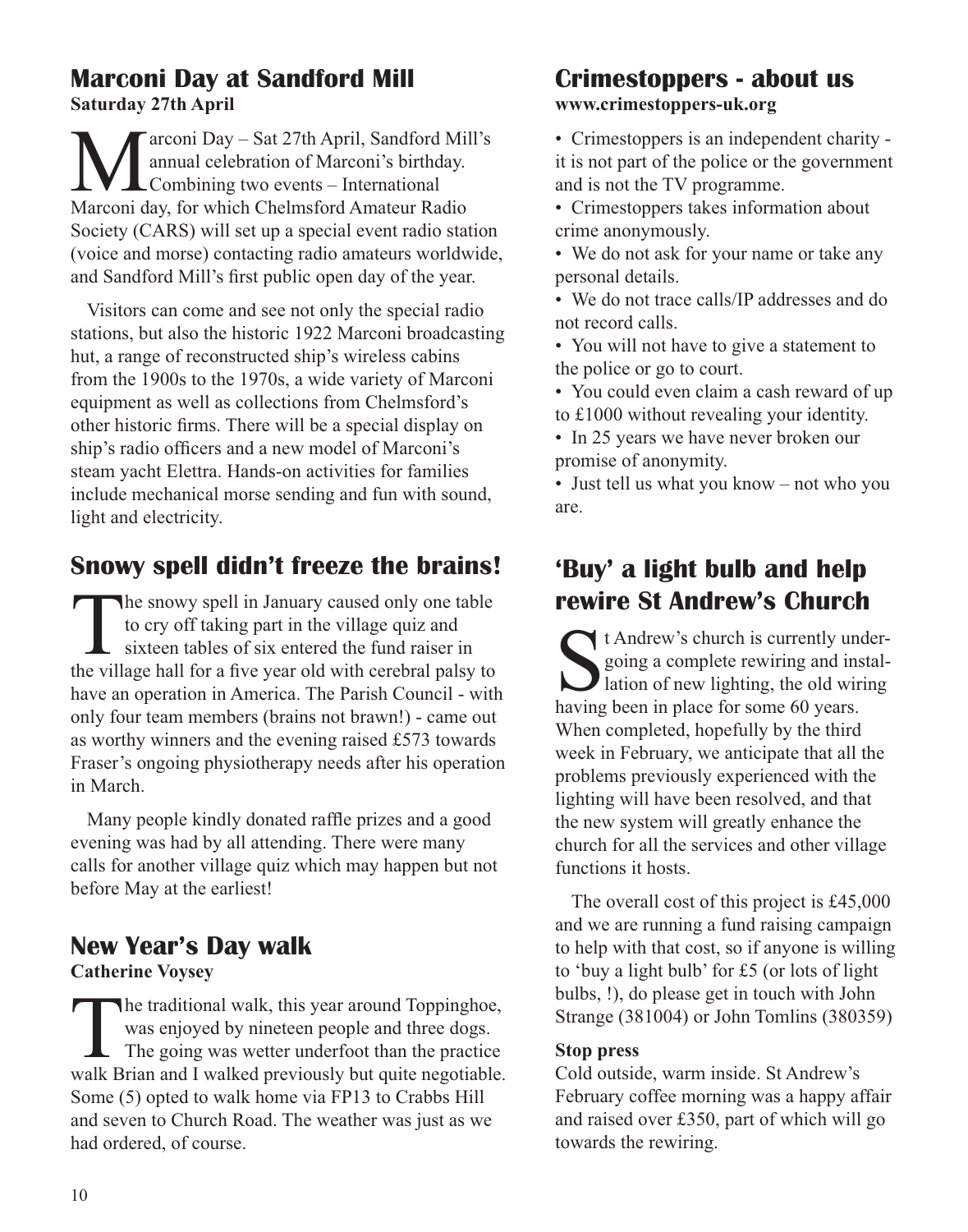### **Would you like help to live a safer, healthier and more independent life? Below is a message from Sally Austin, your Village Agent, she can help you**

A *Happy New Year to you all. 2012 was a busy year for the Village Agent Scheme, with continued investment in training to meet the diverse needs of people wishing to live safer, healthier and more independent lives.*

*I have thoroughly enjoyed meeting so many of you and hope you now think of me as a known, trusted face in the heart of your community. It has been lovely to be welcomed into your homes, discuss your needs and put forward suggestions on how they can be met. The range of activities that have been undertaken have been extremely varied, ranging from measuring for grab rails, referring for community transport membership, personal and home safety and much, much more.*



*Village Agents are funded by Essex County Council and NHS Mid Essex, providing free independent advice and information. We work alongside over 100 referral partners with whom we are in constant contact to ensure the guidance and help we give is up to date and relevant. The range of services and the breadth of experience on which we draw is vast. There are twelve Agents working throughout Mid Essex.*

*If you've yet to meet me please do telephone for an appointment, either on my mobile, 07540 720602, or call free to the office on 0800 977 5858 and the RCCE staff will contact me on your behalf. I am based locally and can either visit you in your home for a chat over a cup of tea, or meet you at a venue of your choice.*

*Sometimes life is not as straightforward and enjoyable as it could be; we pride ourselves on confidentiality and awareness of the difficult situations you may face. It doesn't matter how complex or simple the situation, your Village Agent will try to help.*

Sally Austin Village Agent for Hatfield Peverel and surrounding Parishes

Rural Community Council of Essex, Threshelfords Business Park, Inworth Road, Feering, Essex CO5 9SE Mobile: 07540 720602

Email: sally.austin@vaessex.org.ukwww.villageagentsessex.org

### **Get your frying pans ready, pancake day is coming**

Shrove Tuesday (12th February) is Pancake<br>Day. At one time all the butter, milk and eggs had to be used up and on some farms the first pancake was thrown to the cockerel. If he ate it himself the crops that year would be poor, if he called the hens to share it, the harvest would be plentiful.

Local pancake races were often held where contestants lined up with their pancake in a frying pan which they had to toss as they ran - many fell to the ground but were quickly picked up. There used to be races in the village organised by Reg Tozer, our local vicar at the time, down one of the quieter streets which caused much hilarity.

**Pancakes are easy to make and very moreish**. Take 110g plain flour, pinch salt, 2 large eggs, 200ml milk with 75ml water, 2 tblspns melted butter. Sieve flour in large mixing bowl with salt, break eggs into well in centre of flour and whisk thoroughly. Batter should be smooth, like thin cream. Add melted butter to batter, heat teaspoon butter in pan, get pan hot and add batter - 2 tblspns are about right. Takes a minute or so to cook, slide out onto a warm plate and enjoy.

Traditionally, pancakes should be served sprinkled with sugar and lemon juice, or spread with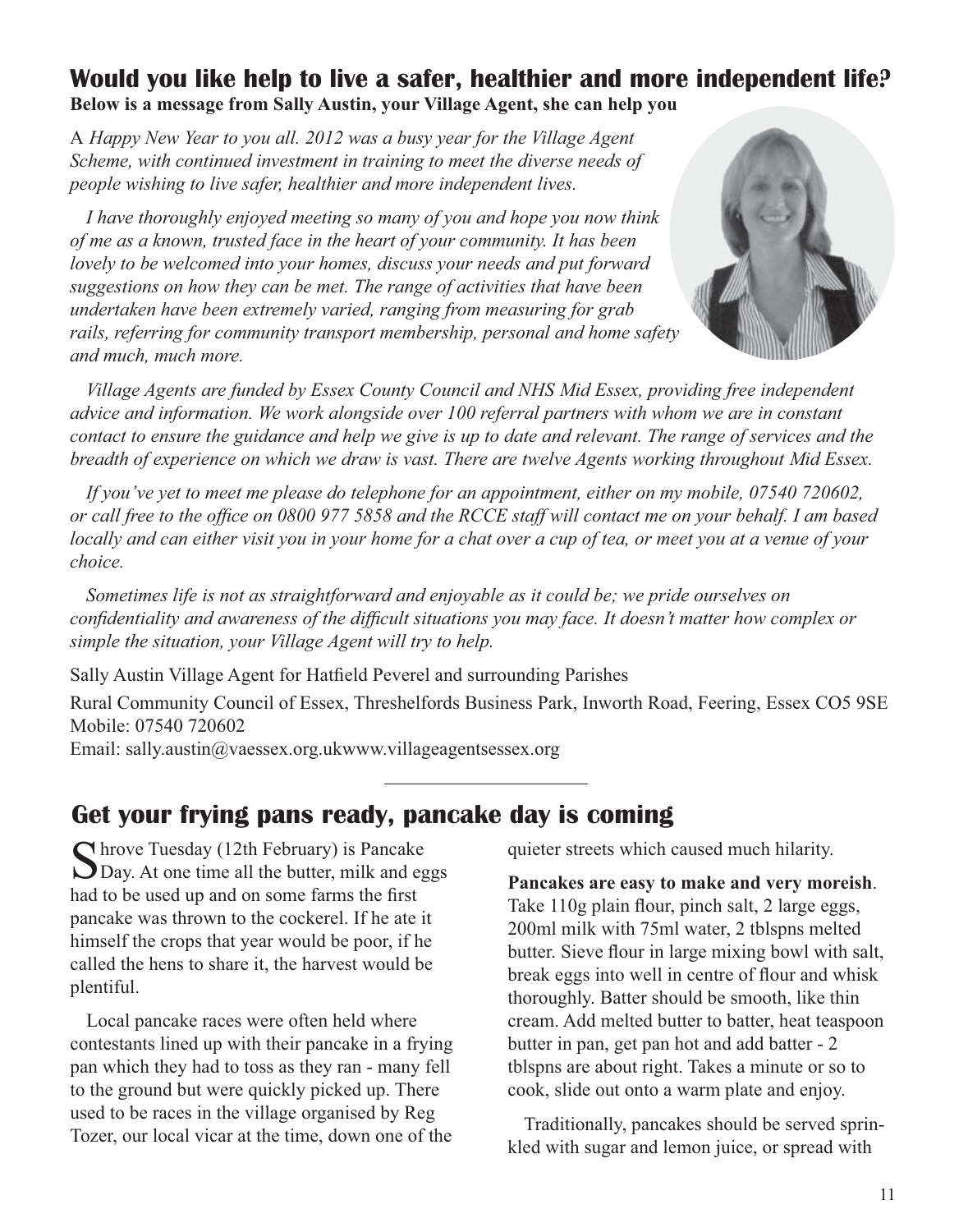# **Help others hear the news you read**

Figure 1 State of the Usually impaired people across<br>
Figure 3 State of the State of the State of the charity's team of dedicated volunteers who edit re Braintree district receive audio local news **free** from Mid Essex Talking News, thanks to the charity's team of dedicated volunteers who edit, read, record and copy each week's output.

Since 1981, volunteers have been recording stories from editions of the Braintree and Witham Times, Halstead Gazette, Maldon and Burnham Standard and the Essex Chronicle. No one connected to the charity receives any payment for their work and it receives no national or local government grants. All the money needed to run it is raised by the same volunteers who carry out the weekly production tasks.

Their efforts mean everything is free for the listener. They have no membership fees to meet, postage to pay or playback devices to buy. If they qualify for our service and do not have a player, the charity will give the listener one of those; and they have a listening choice - traditional cassette tape or up to the minute computer memory sticks.

### **But, like all ageing friends, the charity could now do with a little help itself.**

Producing the digital service has increased the production workload and Mid Essex Talking News needs more people to help with the duties of maintaining quality and copying the recordings. It involves someone for some four hours on a Friday evening at our studio in Witham. They would be members of a team committing themselves to do a month of sessions at a time. It also needs extra volunteers to read, editors to select stories to be read and packers. All the tasks are done on a rota basis and are not weekly commitments.

Full information on all the roles can be read at www.midessextalkingnews.org.uk or from the secretary, Ray Hardisty, on rav.hardistv(5)btopenworld.com or 01206 545062 or Gus Tod on 01376 519732.

The charity is holding a 'come and meet us' open morning on Saturday 9th March from 9.30am to noon when visitors can see the studio set up, tweak a few knobs, hear their recorded voices and meet the team.

# **Talking Tots**

Fun classes that help children to communicate with confidence

- \* Self esteem and social confidence
- \* Great listening and attention
- \* Turn taking and sharing skills
- \* Confident communication
- \* Imagination and story telling
- \* Pre-literacy skills

Our unique classes, bursting with fun games and activities, boost children's natural speech and language development. Talking Tots provides the perfect combination of fun, stimulation and learning for children from twelve months to five years.

Classes available at the Scout and Guide HQ on Monday mornings

Sprites (age 1 - 2 years) 9.30am Sprinters (age 2 - 3 years) 10.30am Sparklers (age 3 - 4 years) 11.30am

### **Thank you from Talking Tots**

*As we enter our fifth year, I would like to say thank you to parents and children that have attended Talking Tots pre-school classes at Hatfield Peverel Scout HQ. The children have had lots of fun whilst learning vital listening, attention, sharing and turn taking skills.*

*Younger ones have gained in confidence and their language development has been amazing! Our older children have enjoyed fantastic Sparkler classes which have helped to prepare them with important pre-literacy skills before they start big school.*

*I would also like to thank Hatfield Peverel Scout and Guide Association for providing us with our venue and look forward to continuing classes in into 2013 and beyond!*

*If you would like information about Talking Tots please contact Amanda 07887 955741 or email amanda@talkingtots.info, www.talkingtots.info*

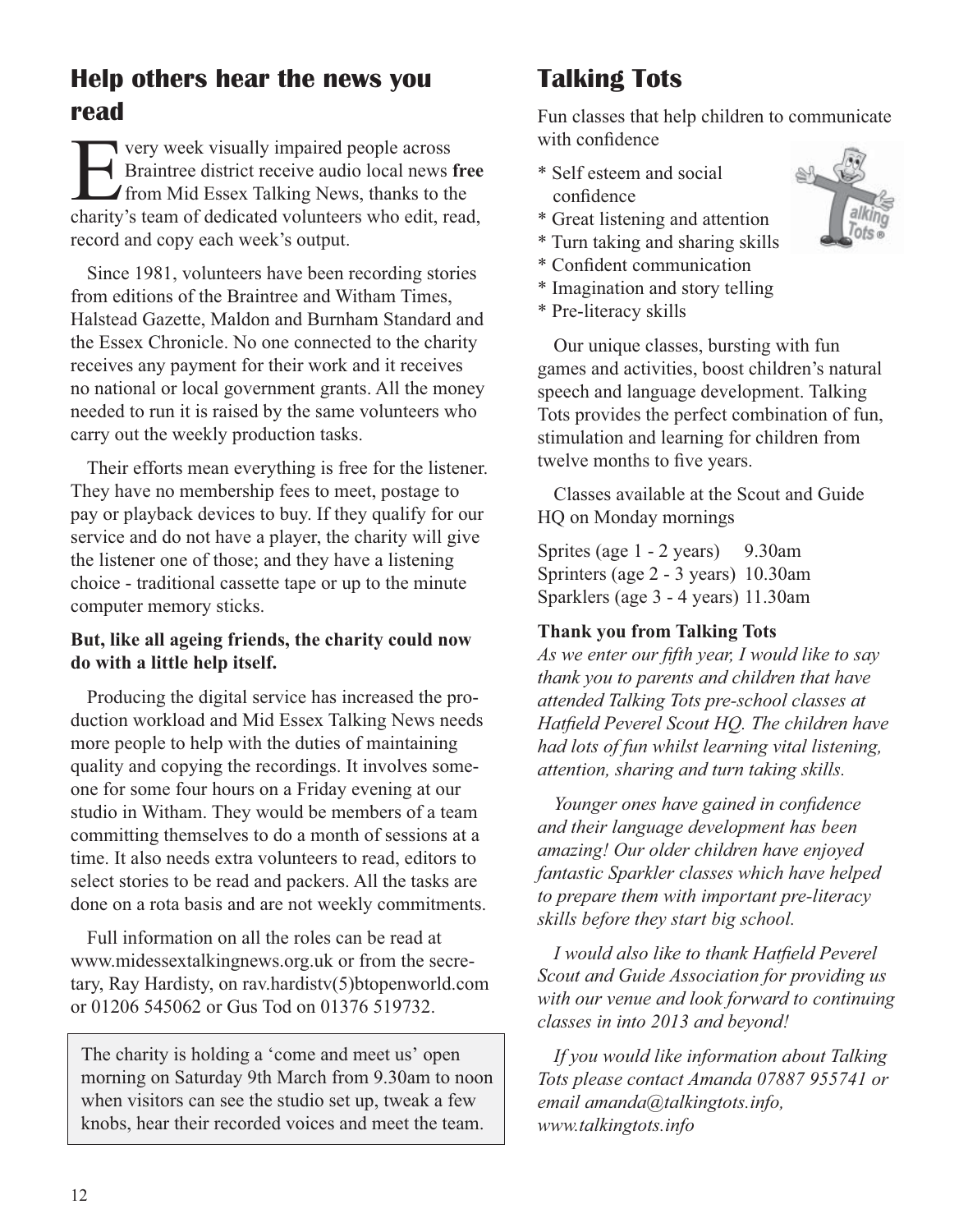### **And now for something completely different ....**

**I would like to thank one of my contacts who provided the following information from the early 1600s - PCSO Nikki Doubleday**

Bit different from today's Neighbourhood Watch reports but do take a long, slow read, its incredible what you could be had up for, and many of the words I can't recognise - Ed.

#### **Examples of Indictments from the early 1600s**

Absence from church (2 people) at Coggeshall; unlicensed alehouse at Hatfield Peverel; ruinous bridge at Laindon; highway leading from Leytonstone through Wanstead Heath to Woodford Bridge; witchcraft at Toppesfield which is endorsed 'Billa Vera' with names of three witnesses; harbouring inmates at Upminster.

Unscoured ditch and trees growing over highway to be lopped in Aldham; unlicensed alehouses in Little Baddow, Brentwood, Goldhanger, Great Leighs and Great Sampford; absence from church at Chigwell; building cottage without four acres of land at Matching; breach of the peace at North Shoebury; breaking Statute of Artificers at Great Waltham; disorderly alehouse at Waltham Holy Cross; highway in Chingford, Walthamstow and Witham; indictments from surveyor's presentment at Helions Bumpstead, Harlow and Ingatestone; poaching at Bowers Gifford, informer from Aveley; inconsiderate drinking at Hempstead.

Opprobrious and scandalous language used to constable of Hempstead in execution of his office; common barrator, malefactor, calumniator etc. at Langham; memorandum about sale of barrels, kilder kins and firkins of beer etc. by unlicensed alehouse keeper at Rayleigh (information laid by common informer); absence from church at Stow Maries; man killed two pigeons with 'fowlinge peece... charged with powder and hayleshott'.

An evil, dishonest haunter of taverns etc. in Earls Colne; unscoured watercourse at Copford; widow of ill fame at Foulness; unlawful fishing in 'le Bushett' at Halstead; poaching with 'a ferret and four pursenettes' at Halstead and Sible Hedingham; drunkard and tippler etc.

at Hempstead; visit to a widow of ill fame in Springfield; unlicensed schoolmaster at East Tilbury; erection of a cottage without four acres of ground in Aldham and Bocking; evasion of highway duty at Stock; erection of cottage without four acres of land in Finchingfield; disorderly house receiving inmates at Finchingfield; poaching at Peldon; highway at Pentlow; forcible disseisin *(dispossession of another's lands)* at Great Saling; riotous assembly armed with staves, knives, swords and fists at Great Saling.

 Bailiff of Rochford hundred taking bribes; archdeacon's registrar at Great Dunmow taking bribes; miller taking excessive toll at Harlow; highway duty at Great Ilford and Purleigh; overhanging trees annoying highway at Little Leighs; common drunkards and alehouse haunters in Terling; overhanging trees annoying highway at Waltham Holy Cross; of common informer, exercising art and mystery of pewterer without apprenticeship at Chelmsford.

 Miller at Stanway causes flooding by raising floodgates 8 nicks more than is customary; man of ill condition etc. in Wethersfield; common night-walker at Chelmsford; man of depraved conversation at Chelmsford; poaching with snares of wires at Elmstead; erection of cottage in highway at Haverhill Hamlet; unscoured ditch at Netteswell; poaching with greyhounds at Witham; exercising art and mystery of butcher without apprenticeship at Wethersfield; unlicensed alehouses at Bocking and Heybridge; cottage without 4 acres at Good Easter; harbouring inmates at Fobbing; haunter of alehouses at Rochford; disorderly alehouses at Coggeshall, Epping and Terling.

 Unlawful games at Epping; disorderly alehouse and playing of cards and dice at Terling; constable allows prisoner to escape at East Tilbury; common drunkards at Lawford, Mountnessing and Tolleshunt D'Arcy; non-attendance at church at Great Dunmow and Stondon Massey; clothmaker who had four 'lomes' for weaving woollen cloth though Lamarsh was not a city, borough, market town or corporate town.

#### **More for another time.**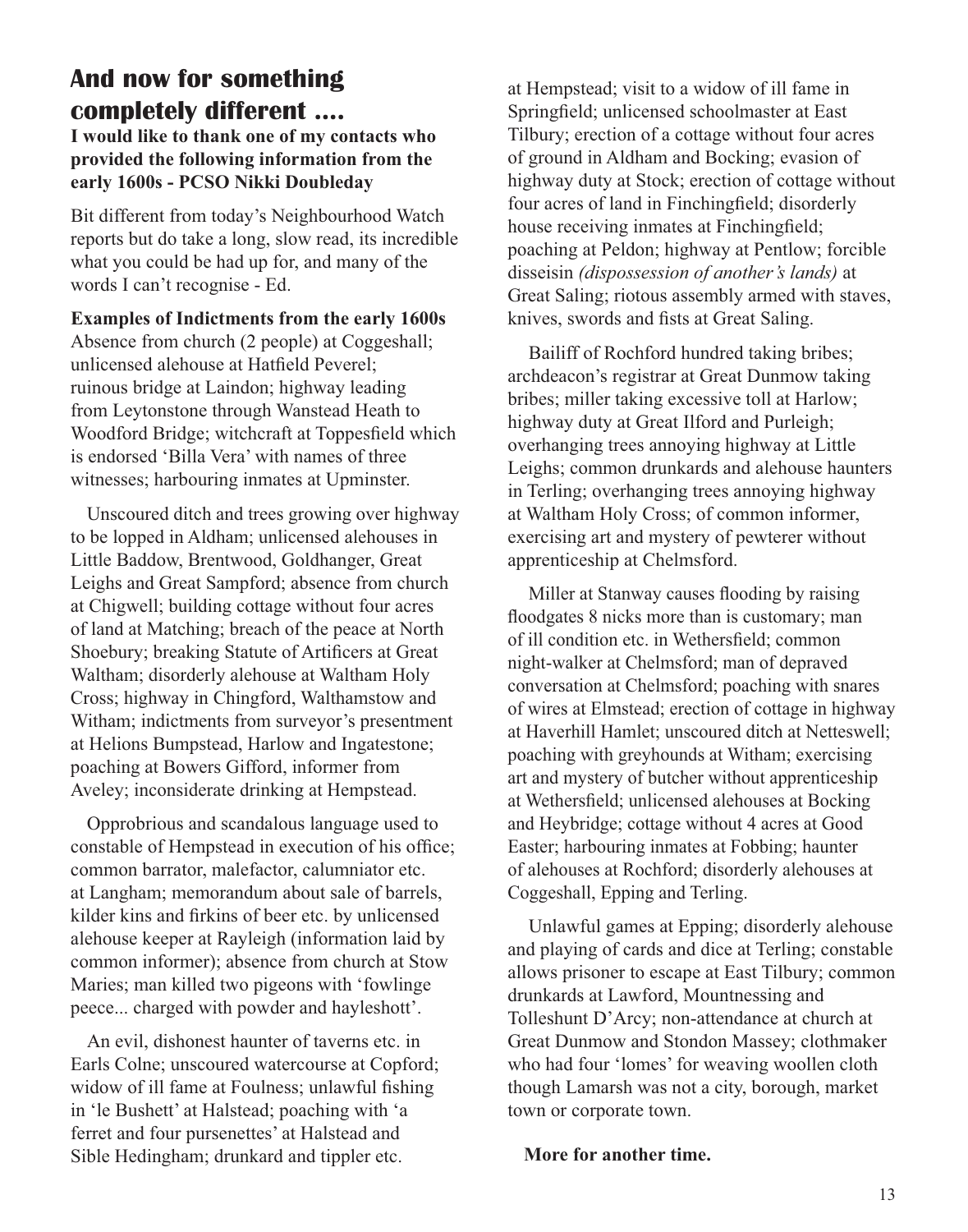# **News from St Andrews**

ast February I reported on the mini tornado we experienced;<br>this year I expected to begin with an account of Christmas<br>events but I cannot do that until I have disposed of another<br>freak weather phenomenon - a lightning bol this year I expected to begin with an account of Christmas events but I cannot do that until I have disposed of another freak weather phenomenon - a lightning bolt that hit the east end of All Saints Ulting on Christmas Day during the service. The flash and bang were unbelievable; thankfully no damage was done, the lightningconductors did their job. Lights and heating went out, and it went very dark



outside. Fortunately Mr Derek Clark-Mayers, the Reader; restored power to all but one of the heaters and we carried on. Curious it should have occurred at the words 'Let us Pray' just after I had pronounced our Lord's Summary of the Law and the congregation pledged themselves to keep this Law.

Now to December. At the beginning of the month St Andrews Church Choir led a Carol Songs of Praise, where the congregation chooses the carols and we sing them. The collection goes to the Children's Society along with money collected at Hatfield Peverel railway station in the week before Christmas. At the same weekend we had our Christmas Bazaar, which was most successful, financially certainly but, more importantly, in the way people came together and enjoyed each other's company. The following weekend saw 'Messy Advent'; which combined fun with learning afresh the Christmas story, followed by a light lunch. A large body of children and adults, under the direction of Mary Daw and Anna Tomlins with other helpers, produced the Nativity display at the back of the church.

Last year St Andrews Junior School postponed their Christmas presentation due to staff sickness. This year the children were sick - understudies were understudying the understudies, as was the Christmas Carol Service! Despite everything, the two presentations were very moving. The Infant School also presented a Nativity and concert, which was packed out. This old, old, story still has the power to draw people into its embrace, and why not? How can one by unmoved by the story of God loving his people so much that he shed his God-like characteristics and came to live as we do, frail, vulnerable, subject to human limitations.

As for Christmas services every one seemed to be well attended. The Christmas Eve service The Greatest Gift was packed out and Kathy Butler, from Witham Home-Start gave the address before receiving the toys so generously given by the community of Hatfield Peverel. As in '01' we revived our travelling nativity or 'Posada' where, at the beginning of December, Nativity figures left the church to go round the community. These travelling nativities are supposed to return at, or before Christmas Day. The value of the Posada is that it reminds us the Nativity story is not a static tableau but an active drama involving real people.

We are now in the Epiphany season, where the readings concentrate for the most part on the revelation of Christ to the world, both Jews and Gentiles (non-Jews). Also, we are, until the end of February, holding **all**  our services in the Church Hall, because the church itself is being rewired at a cost of about £45,000 (see page 10). There will be the usual Lent groups on the five Mondays after Ash Wednesday as follows:

### **Monday 18th February, 25th February, 4th March, 11th March, 18th March**

Each session will take place in the Vicarage (unless otherwise stated) and will begin with coffee at 7.15pm, leading into a short act of worship, followed by the session itself. This year we are going to look at the role of women in the Gospels.

### **Please note the following events and put them in your diary Mothering Sunday weekend 9th and 10th March**

Saturday 9th 10am Mothering Sunday preparations - flower bunching and simnel cake making; Sunday 10th 10.15am **-** All-Age Mothering Sunday Service and distribution of flowers.

**Come and celebrate with us in our newly-rewired and lit church.**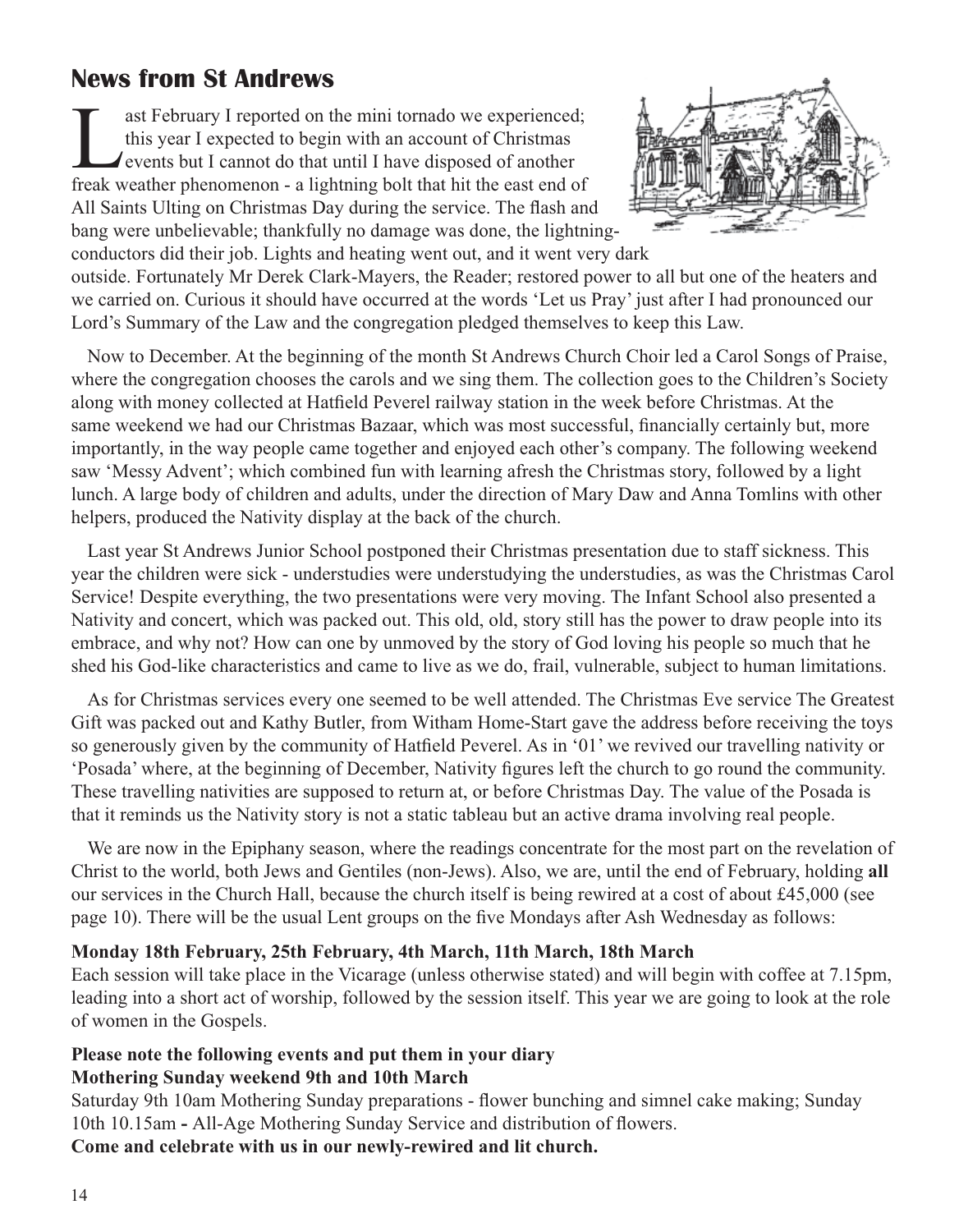### **Methodist Church**

Our Christmas celebrations got off to a<br>rousing start when we were joined one<br>for our Carol Service on 16th December Our rousing start when we were joined once more by Rainbows, Brownies and Guides for our Carol Service on 16th December. Our Church glowed in the light of massed candles. In addition to singing some of our favourite Christmas carols the Rainbow troop performed two songs with signing which were delightful. One troop gave us 'All my love is bubbling over with...' with each repeat replacing a phrase with hand actions until the whole piece was mimed.

Rev Sue asked us what had we been doing to prepare for Christmas and what sounds symbolises those actions. We thought of singing Christmas songs (Jingle bells, jingle bells), buying presents (chink, chink for spending money) and wrapping presents (rustle, rustle). So in true pantomime fashion, each section of the Church competed to make their noise the loudest. After an abrupt halt Rev Sue asked us if we could hear her noise, a baby crying, which none of us did. She reminded us that Christmas was primarily the celebration of the birth of Jesus and in the hectic times around the festive period we should pause to remember the true meaning of Christmas, the birth of Christ. We ended with a performance from the second Brownie troop, a very energetic and loud version of 'The twelve days of Christmas', and a fitting finale to our celebration. We finished with well earned refreshment. We hope the girls and their families enjoyed the afternoon, our congregation certainly did. We hope to welcome them in 2013.

On 20th December Church members enjoyed a Christmas dinner beautifully prepared by Dee when we sat down to roast turkey and the trimmings. Entertainment included music, poems, a quiz and the return of Sherlock Holmes and Dr Watson in the case of the disappearing Christmas pudding. An enjoyable event.

The theme for our service on 23rd December was 'the Angels and the Shepherds'. John Clemo led us through the story of the Angels and Shepherds being given the good news of the birth of Jesus in Bethlehem. We had volunteers from the

congregation to act the parts in our little presentation with some young men volunteering to be Angels and looking very fetching in their halos.

On Christmas morning we all joined together to celebrate the birthday of Jesus and our offertory was donated to the work of 'Action for Children' the national charity which provides help for disadvantaged children in the UK.

For our final service for 2012 on 30th December we combined with members from St Andrews and the Salvation Army to sing Christmas carols and remind ourselves of the story of the wise men who were told of the birth of Christ and found their way to Bethlehem by travelling at night so they could follow the star leading them to the place of his birth. After the service we ate more mince pies and said farewell to 2012.

From the members of the Methodist Church we wish you all a happy and healthy 2013 and hope to see you at some of our events.

**Church library** - we have a number of religious books in our Church bookcase which can be borrowed. Please call in and browse

#### **Regular events**

**Every Thursday** 10am - 12 noon - Open Door - come and join us for tea/coffee and friendly chat **2nd Saturday in month** 10am - 12 noon - coffee morning and cake stall **1st Monday in month** 7.30pm - House Group

#### **A letter from Kathy Butler, Scheme Manager, Witham and Braintree Home-Start**

#### *Dear Reverend Northfield and St Andrews congregation:*

*Home-Start Witham, Braintree and Halstead would like to send an enormous 'thank-you' to all those who have donated toys for our families. These toys will go towards supporting families in the local area who are experiencing difficulties and in need of a helping hand at Christmas.*

*Home-Start could not continue the work we do without the generous support of the local community, and for this we are extremely grateful.*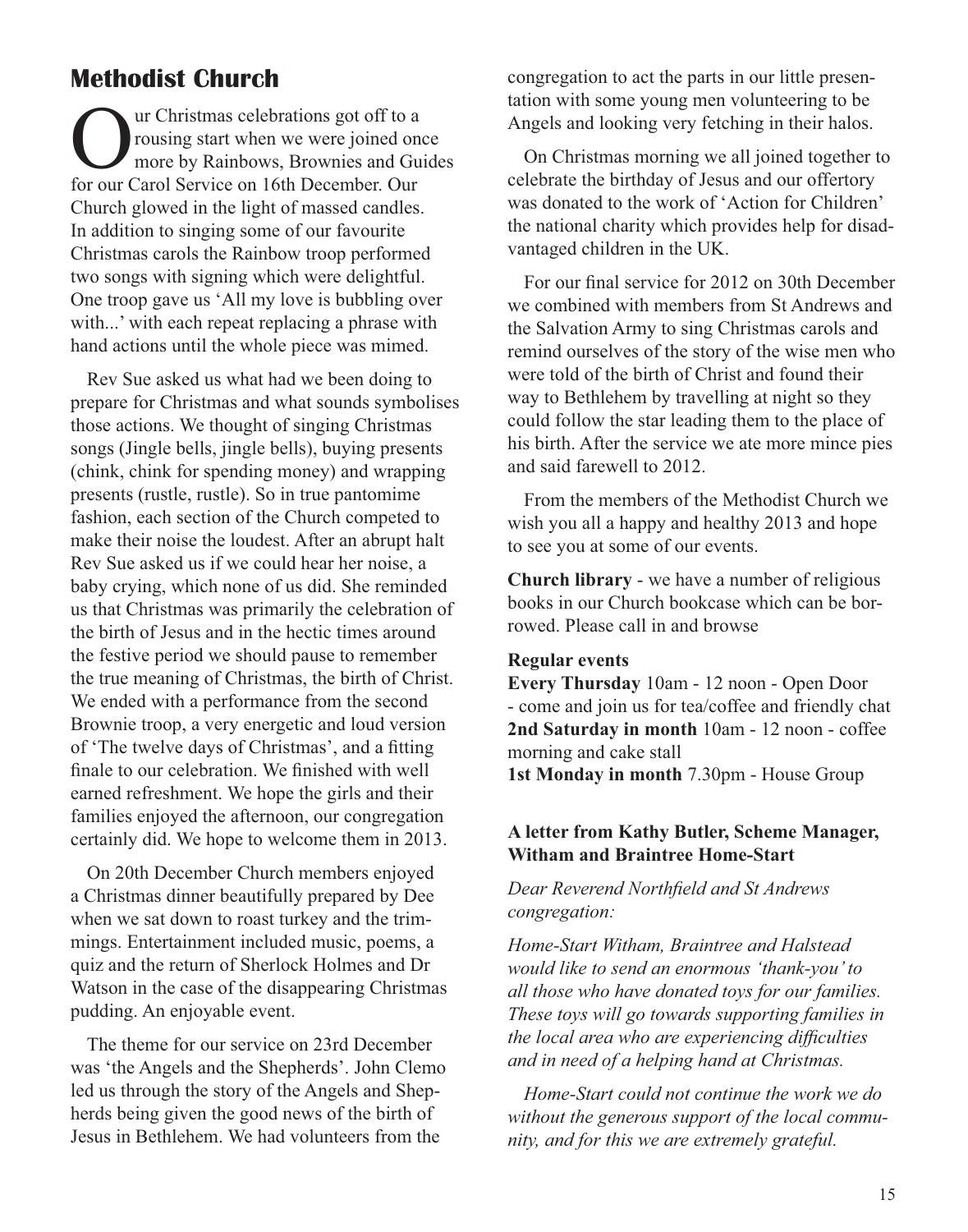### **Young singers brave the snow Major John Turner**

To brighten the winter, it was planned to<br>have a junior choir from the Salvation<br>Army in Southend to lead worship with<br>singing for the Hatfield Peverel Salvationists have a junior choir from the Salvation Army in Southend to lead worship with singing for the Hatfield Peverel Salvationists. But down came the snow, making it difficult for some to make their way to the morning service. However, all the parents who had pledged to bring their children from Southend braved the elements and were warmly welcomed.

The event was a great success with lots of singing and readings by the choir who also taught the congregation a Doug Horley song 'Hey diddle diddle'.

A repeat visit is being considered for the spring so those who missed out this time will have another opportunity to enjoy the choir.

# **Mother's Union**

We enjoyed our December<br>
our favourite carols with<br>
members reading poems or telling stomeeting, singing some of our favourite carols with



ries of Christmas past. With our cup of tea we had mince pies kindly made by Anne Clements

We were sorry to hear Gladys Rowland had died - she had been a faithful member for many years. We collected £30 which will be forwarded to the Blind Society.

### **January meeting**

We started our afternoon with a short service led by Pat, praying for families, peace and for all leaders, especially our new World Wide President, Lynne Temby.

At our AGM it was decided to cancel evening meetings. Treasurer Joan Richardson gave her report and Pat gave an account of speakers over the past year - both were thanked by members. Pat and Joan have agreed to stand for another year. The bring and buy raised £32 for funds.

**Forthcoming events** include the Diocesan meeting at the cathedral on 25th February.

### **What a lovely Christmas meeting! Hadfelda WI - Marel Elliston**

The members of Hadfelda WI<br>would like to congratulate

Jackie on receiving the British Empire Medal. It is nice to know that all her hard work has been recognised. Well done Jackie! (thank you - Ed.)

At our Christmas meeting the tables all sported attractive seasonal decorations and the amount and choice of food was mouth watering. To put everyone in the festive spirit, we started the evening off with a glass of wine. Our entertainer was Elaine Barker who sang a great variety of songs (accompanying herself on the guitar) and had us all tapping our feet along to the music. This talented lady then went on to amuse with us with a selection of humorous monologues. To keep the 'little grey cells' going, Chris Marks had devised a quiz which had us all wracking our brains and we finished off the evening singing carols. And, as the saying goes, a good time was had by all!

In January we welcomed Charles Storer who told us about the charity he founded in the nineties called 'Hope and Aid Direct'. Charles is an amazing man who saw a need and did something about it! He takes lorry loads of humanitarian aid out to the Balkans, mainly to Kosovo, where the living conditions for many people are dreadful. Charles showed us some heartrending pictures of families struggling to survive in the remains of bombed out houses, but it was lovely to see the smiles on their faces after they had been helped by his charity. One of his many success stories was being given 36,000 pairs of reading glasses by Boots and buying 2 large lorries from Fords for £10 each!

The competition, the letter S, was won by Catherine Voysey with a lovely old pair of weighing scales.

Our next meeting is on Wednesday 27th February at 7.45pm in the village hall and the speaker is Peter Mockford talking about the work of a Magistrate. The competition letter is T.

See you there!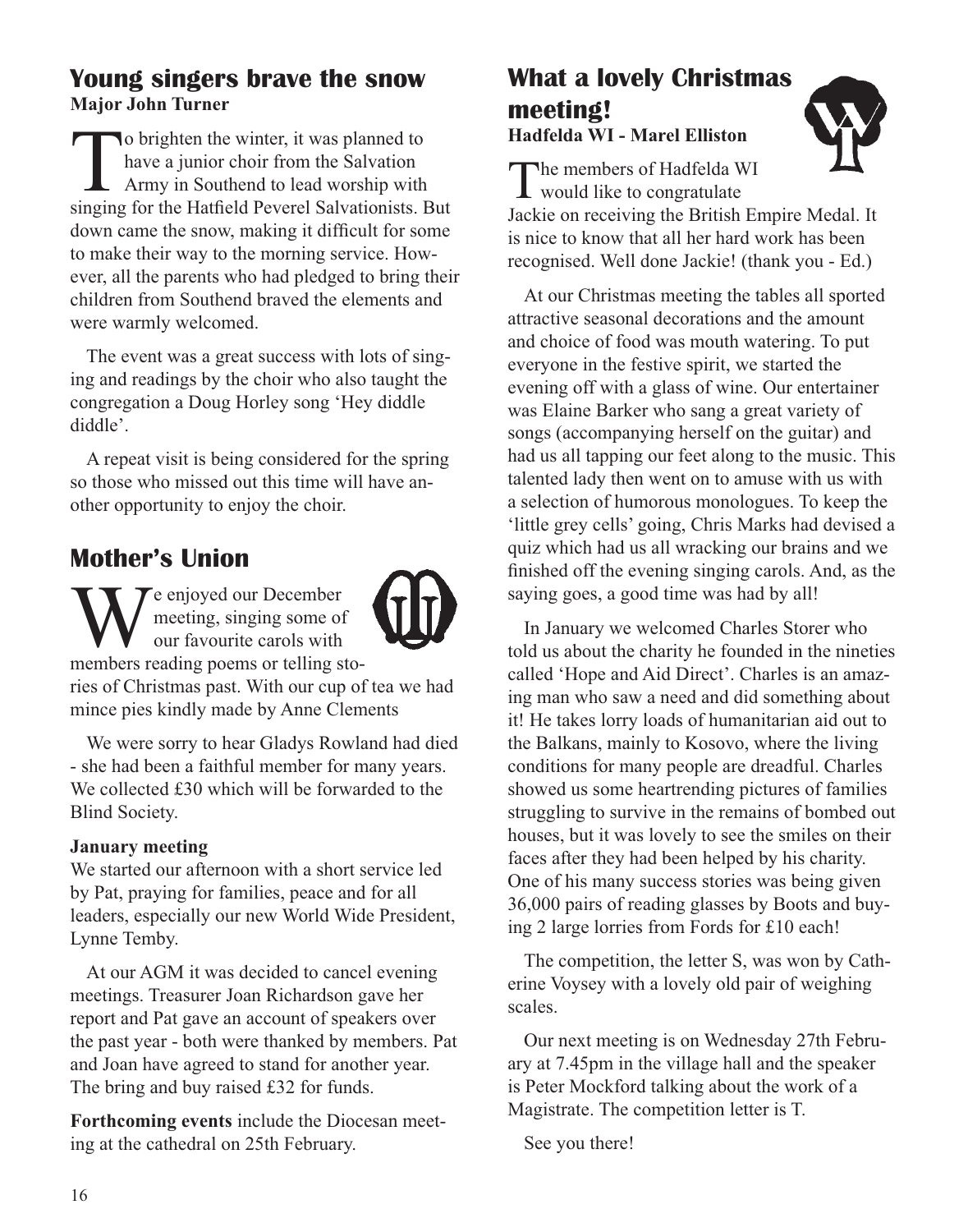### **1st Hatfield Peverel Scout Group (For boys & girls 6-18 yrs) Group Secretary Suzanne Evans 01245 382397**

The 1st Hatfield Peverel Scout Group was formed over 100 years ago; all units, Beavers, Cubs, Scouts and Explorers, are well subscribed and hold weekly meetings in the Scout and Guide HQ in Church Road. There is an adult support group known as the SASU who assist the group, this is open to all adults with an interest in scouting.

#### **Beavers**

Beavers ended a busy autumn term with a party tea and games, and started spring term by making sweets and learning about the Chinese New Year

### **Cubs**

The Cubs enjoyed a pre-Christmas 'Back to the 70's Night' and everyone, including the leaders, entered into the spirit of the evening by dressing up in clothes from the era. The spring term commenced with an Australia Night and work started on the Conservation Badge

### **Fundraising**

In December the Scout Group, with friends and family, enjoyed Christmas carols around the campfire. Much needed funds were raised by selling hot drinking chocolate, mince pies and raffle tickets.

**Everyone who shops on-line can help us with fundraising** by using the Easy Fundraising Website. Just shop via http://www. easyfundraising.org.uk/causes/1sthpsg and a percentage of whatever you spend is donated to our Scout Group.

### **Monthly paper collection - first Saturday of each month.**

To raise funds, the Scout Group carries out a monthly paper collection. Please leave out your newspapers, cardboard and cereal boxes etc by 9am on the first Saturday of the month.

To those who kindly drop off their own newspapers and cardboard, please be aware that, **due to repeated vandalism, the skip will now be locked between the hours of 5pm and 8am.**

### **Useful contacts**

**Group Scout Leader:** Nick Nicholas, 07841 597 977, darrennicholas@btinternet.com

**Group Administrator (membership enquiries):**  Lynne Coulson, hpscoutgroup@gmail.com

**Hire of Headquarters:** Irene Price, 01245 382 390, tony@pricechurchroad.freeserve.co.uk

#### **Newspaper Collection Co-ordinator:** Jonathan Dorman, 01245 382 981, jonathan. dorman@btinternet.com

**Group Secretary:** Suzanne Evans, 01245 382 397, boons calibre travel@lineone.net

### **Meeting times**

**Beavers**, Monday 4pm - 5.15pm **Cubs,** Friday 6.45pm - 8.15pm **Scouts,** Wednesday 7.30pm - 9pm **Explorers,** Thursday 7.30pm onwards **SASU (adults only)**, first Thursday 7.45pm onwards

**Please note we have a waiting list for entry into the Group, in particular for entry at Beavers level (6-8 yrs).**

# **Big Garden Birdwatch**



The end of<br>
January is<br>
raditionally the<br>
RSPB's big garden bird January is - traditionally the watch. For one chosen hour over the weekend

of 26th - 27th January we were all poised, pencils at the ready, to see how many birds we could see at one time - the same single bird must not be counted separately.

I would like to say it was a great weekend, but it wasn't. Both days were dreary and on Saturday hardly anything appeared at all - not even the squirrels I wage war with daily.

I counted 2 blackbirds, 2 bluetits, 2 chaffinches, 1 coaltit, 3 collared doves, 1 great tit, 1 house sparrow, 2 long tailed tits, 5 wood pigeons, 1 nervous pheasant - soon have him fattened up for Easter!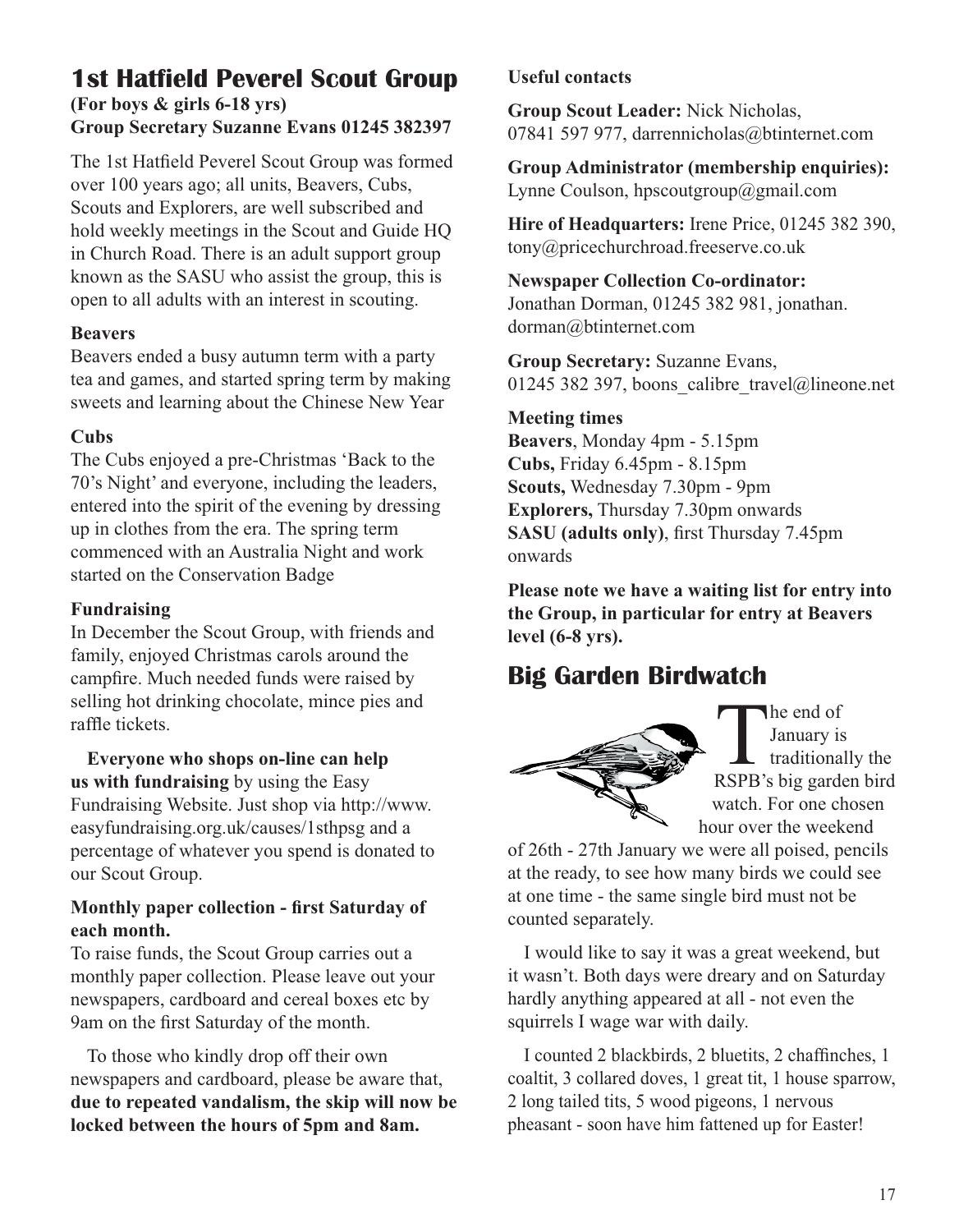# **Busy time on short mats**

**Bob Gammie, President (381497) www.hatfieldpeverelbowling.org**

busy time on the short mats at Christmas, not all serious. Our Christmas special, where we knock over all manner of seasonal items to score, at the same time bein politically incorrect, was won by John Douthwaite, Ron Jarv where we knock over all manner of seasonal items to score, at the same time being politically incorrect, was won by John Douthwaite, Ron Jarvis, June Gentry and Yvonne Steel. Ron Ball won the bottle of Christmas cheer. In the Round the World competition it required a play off to decide the winners between Chrissie Harris, Fred Brown, Terry Fulbrook and Janet Franklin and the team of Dennis Partridge, Roger Hoare, Eileen Ball and Kathie Armstrong. The latter team was grounded, the former proceeded to the spoils.

Our quiz was a great success and we welcomed two teams from the Parkinsons charity, two teams from the Collins family whose late mother was the instigator of our quiz night, various other club members and friends and neighbours. Winners were the 'Hood's' team - we economised by not awarding lemons. For the Trevor Matthams triples clear winners were Sid Gentry, Eve Speller and Sandra Tolfrey. In the Chris Hatfield plate, where we literally play for a plate, beautifully hand decorated by our late member, the winner was Kath Armstrong.

Our teams in the Essex League and our internal leagues continue. For our friendlies we have won more than we have lost and these also continue. We look forward to the Jim Cowell triples and the Franklin open and our AGM where all existing members are willing to stand for re-election. Rumours of bribery to bolster voting are strongly denied.

The bowling green has suffered with excessive moss due to wet and warmish weather and will shortly receive vigorous scarifying and other treatments. We have a full fixture of friendly and league games to look forward to as well as our internal competitions.

The club is saddened to learn of the death of one of our founder members Alan Dover, and our condolences go to Sheila and all the family.

Whether before the next copy date your scribe can recover the trauma of losing his inspirational stool in the Sportsnmans Arms, following its closure, remains to be seen. Do come and join us, our new website gives you an insight into our facilities and playing times, and a friendly welcome awaits you.

### **A welcomes to new members Table Tennis Club - Andy Simmonds (01245 381020)**

We have been established over 30<br>Tuesday. We play league matche<br>in the village hall in Maldon Road, with a b years, and our home playing night is Tuesday. We play league matches in the village hall in Maldon Road, with a bar, excellent playing conditions and top class equipment. League match evenings are good fun with three players from each team in a match playing three singles and one doubles game.

The 2012/13 season ends in April and our five teams in the Chelmsford League are doing well. We also have teams playing in the various Chelmsford Cup competitions. At end of the

season we hold three internal singles and doubles club competitions, and we normally enter twoman teams in the Chelmsford Summer League.

We are planning our annual club meal for February or March, and hope to stage another of our enjoyable quiz nights later in the year.

We are always looking for new members, male or female, of any standard and also more experienced players. Now would be an excellent time to join the club and get to know us at one of our occasional practice nights.

If you are interested please call and leave your contact details with either Neil Freeman 01245 382249 or myself Andy Simmonds 01245 381020 or 07932 057 205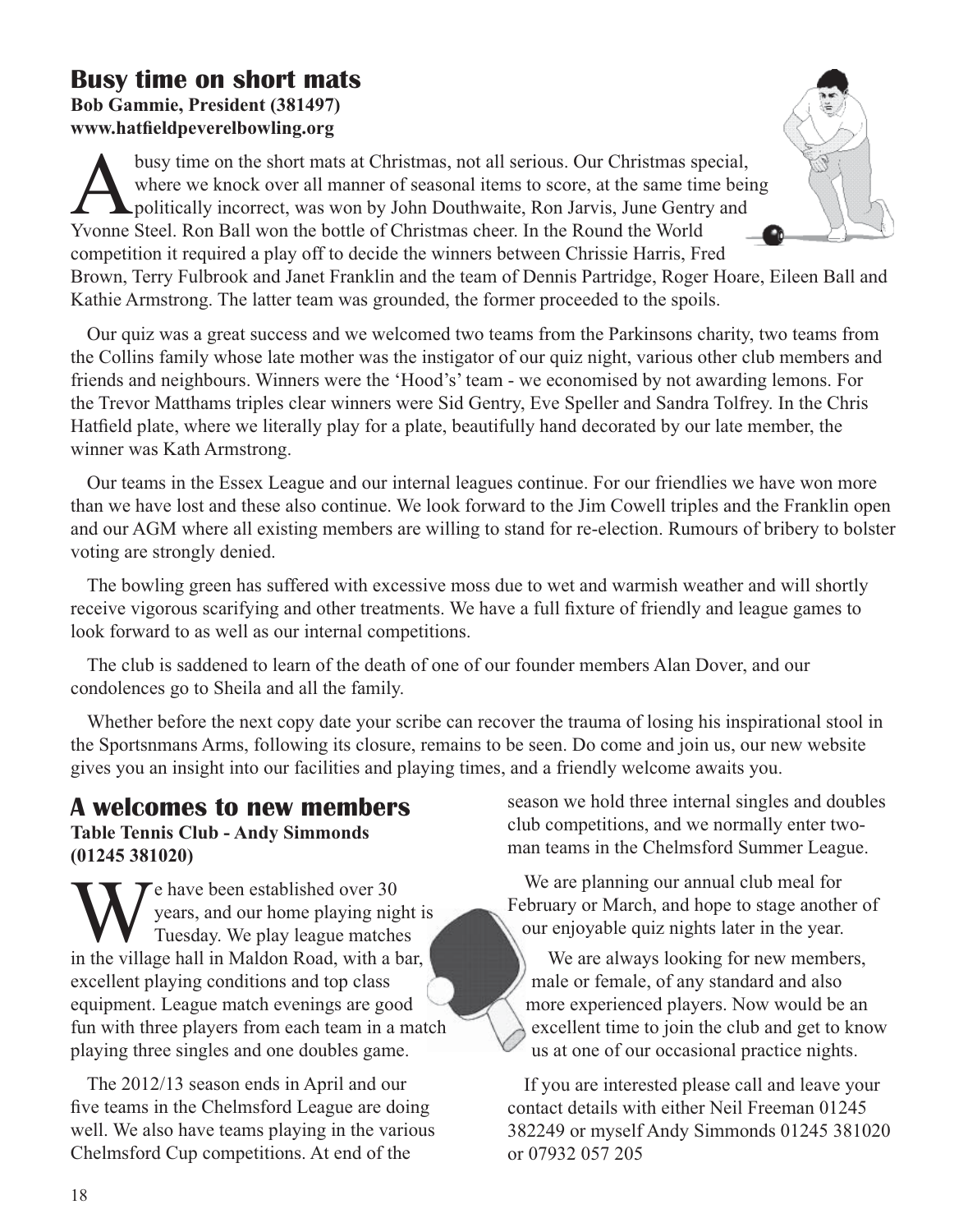### **Useful telephone numbers**

| Please contact the editors for additions/errors.   |              |  |  |
|----------------------------------------------------|--------------|--|--|
| <b>Age Concern Essex</b>                           | 01245 264499 |  |  |
| <b>Anglian Water, 24 hours</b>                     | 0800 919 155 |  |  |
| <b>Braintree District Council</b>                  | 01376 552525 |  |  |
| Witham Area Office                                 | 01376 519625 |  |  |
| <b>Churches</b>                                    |              |  |  |
| St Andrew's (C of E), vicar                        | 01245 380958 |  |  |
| Methodist Church, minister                         | 01621 853423 |  |  |
| Salvation Army, officer i/c                        | 01702 290250 |  |  |
| Catholic Church, Witham, priest 01376 512219       |              |  |  |
| <b>Citizens Advice Bureau Witham</b>               | 0844 4994719 |  |  |
| Drop-in sessions Mon/Tue/Thur/Fri 10am-1pm         |              |  |  |
| Appoinments only Thurs afternoon 1-4pm             |              |  |  |
| Doctors, health services                           |              |  |  |
| Hatfield Peverel doctors' surgery 01245 380324     |              |  |  |
| Boreham doctors' surgery                           | 01245 467364 |  |  |
| <b>NHS</b> Direct                                  | 0845 4647    |  |  |
| Pharmacy, Hadfelda Square                          | 01245 380130 |  |  |
| <b>Electricity - emergency</b>                     | 0800 7838838 |  |  |
| <b>Essex County Council</b>                        | 01245 492211 |  |  |
| Essex & Suffolk Water 24 hours                     | 0845 7820999 |  |  |
| <b>First Essex Buses Ltd</b>                       | 01245 293400 |  |  |
| Gas - emergency                                    | 0800 111999  |  |  |
| <b>Harlequin Children's Centre</b>                 | 01376 535270 |  |  |
| Free support and services for children under 5     |              |  |  |
| <b>Hospitals</b>                                   |              |  |  |
| Broomfield (A&E); St John's,                       | 0124 5443673 |  |  |
| St Peter's                                         |              |  |  |
| <b>Libraries</b>                                   |              |  |  |
| <b>Hatfield Peverel</b>                            | 01245 380988 |  |  |
| Witham                                             | 01376 519625 |  |  |
| Police, non-emergency calls                        | 0300 3334444 |  |  |
| Local Officer                                      | 07791 402133 |  |  |
| <b>Post Office</b>                                 | 01245 380201 |  |  |
| <b>Railway Information</b>                         |              |  |  |
| National Express East Anglia                       | 0845 6007245 |  |  |
| National Rail Enquiries (24 hrs)                   | 08457 484950 |  |  |
| <b>Registrar of Births, Marriages &amp; Deaths</b> |              |  |  |
| Witham, by appointment only                        | 01376 323463 |  |  |
| Braintree, by appointment only                     | 01376 320762 |  |  |
| <b>Relate</b>                                      | 01245 258680 |  |  |
| Samaritans (24 hours - toll free)                  | 08457 909090 |  |  |
| <b>Schools</b>                                     |              |  |  |
| St Andrew's Junior School                          | 01245 380131 |  |  |
| Hatfield Peverel Infant School                     | 01245 380220 |  |  |
| Hatfield Peverel Day Nursery                       | 01245 382450 |  |  |
| Acorn Childcare                                    | 07580 834417 |  |  |

| <b>Social Services</b>            | 0845 6037630 |
|-----------------------------------|--------------|
| <b>Village Agent Sally Austin</b> | 0800 9775858 |
| <b>Village Hall</b> (after 7pm)   | 01245 381481 |

**Let us know of useful services to add to this list**

## **Hatfield Peverel Parish Council**

**Councillors and their working parties**

| Lisa Miller, Parish Clerk                | 01245 344439 |  |
|------------------------------------------|--------------|--|
| clerk.hatfieldpeverelpc@blueyonder.co.uk |              |  |
| David Broddle, Chairman                  | 01245 382829 |  |
| <b>Graham Bushby, Traffic</b>            | 01245 380472 |  |
| Peter Endersby, Env (chair)              | 01245 381919 |  |
| Colin Giffin, Planning (chair)           | 01621 892351 |  |
| <b>Elise Gwyn-Williams</b>               | 01245 382883 |  |
| John Hannah, Traffic (chair)             | 01245 381874 |  |
| <b>Bernard Heard, Vice Chairman</b>      | 01245 380370 |  |
| Alan Ingram, Environment                 | 01245 381880 |  |
| Ted Munt, Environment                    | 01245 381135 |  |
| <b>Eugene Murphy</b>                     | 01245 380113 |  |
| Martin Pyke, Traffic                     | 01245 380792 |  |
| <b>Alan Steele</b>                       | 07739 398453 |  |
| Diane Wallace                            | 01245 381485 |  |

# **Village hall happenings**

Forget the cold, come and enjoy a chat<br>and a drink in the warmth of the bar<br>lounge, play a game of darts or snook and a drink in the warmth of the bar lounge, play a game of darts or snooker. Enjoy yourself!

**Bingo** (third Thursday in the month) - 21st February, 21st March, 18th April

Poker (fourth Saturday in month) - 23rd February, 23rd March, 27th April

**Brag** (first Friday in month) - 1st March, 5th April

**Darts** Monday nights, ladies team Tuesdays

All bookings for hall and meeting rooms HPCAbookings@gmail.com Phone 01245 381481 after 7pn (village hall number) or call Alan on 07741 140732

See Facebook under Hatfield Peverel village hall